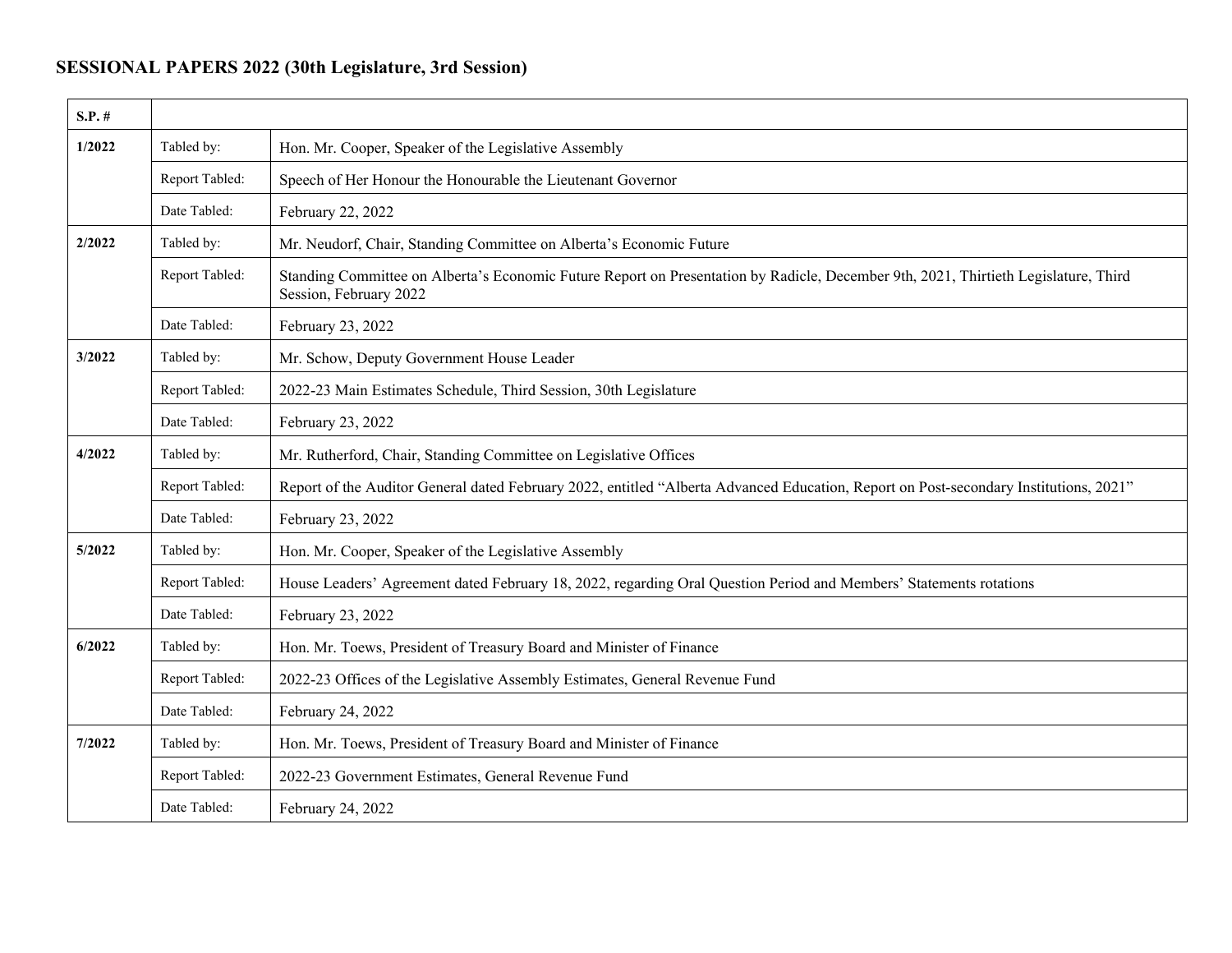| $S.P.$ # |                |                                                                                                                                                       |
|----------|----------------|-------------------------------------------------------------------------------------------------------------------------------------------------------|
| 8/2022   | Tabled by:     | Hon. Mr. Toews, President of Treasury Board and Minister of Finance                                                                                   |
|          | Report Tabled: | Budget 2022, Government of Alberta 2022-25 Strategic Plan                                                                                             |
|          | Date Tabled:   | February 24, 2022                                                                                                                                     |
| 9/2022   | Tabled by:     | Hon. Mr. Toews, President of Treasury Board and Minister of Finance                                                                                   |
|          | Report Tabled: | Budget 2022, Ministry Business Plans                                                                                                                  |
|          | Date Tabled:   | February 24, 2022                                                                                                                                     |
| 10/2022  | Tabled by:     | Hon. Mr. Toews, President of Treasury Board and Minister of Finance                                                                                   |
|          | Report Tabled: | Budget 2022, Fiscal Plan 2022-25                                                                                                                      |
|          | Date Tabled:   | February 24, 2022                                                                                                                                     |
| 11/2022  | Tabled by:     | Mr. Hanson, Hon. Member for Bonnyville-Cold Lake-St. Paul                                                                                             |
|          | Report Tabled: | Copy of a Hydro Québec utilities bill dated December 2, 2021                                                                                          |
|          | Date Tabled:   | March 7, 2022                                                                                                                                         |
| 12/2022  | Tabled by:     | Mr. Hanson, Hon. Member for Bonnyville-Cold Lake-St. Paul                                                                                             |
|          | Report Tabled: | Copy of a Just Energy Alberta L.P. utilities bill dated January 21, 2022                                                                              |
|          | Date Tabled:   | March 7, 2022                                                                                                                                         |
| 13/2022  | Tabled by:     | Mr. Hanson, Hon. Member for Bonnyville-Cold Lake-St. Paul                                                                                             |
|          | Report Tabled: | Document, undated, entitled "the leap manifesto, A Call for Canada Based on Caring for the Earth and One Another"                                     |
|          | Date Tabled:   | March 7, 2022                                                                                                                                         |
| 14/2022  | Tabled by:     | Mr. Sigurdson, Hon. Member for Highwood                                                                                                               |
|          | Report Tabled: | Petition containing 1,127 electronic signatures requesting that Foothills County be removed as a member of the Calgary Metropolitan Regional<br>Board |
|          | Date Tabled:   | March 7, 2022                                                                                                                                         |
| 15/2022  | Tabled by:     | Mr. Getson, Hon. Member for Lac Ste. Anne-Parkland                                                                                                    |
|          | Report Tabled: | Facebook post dated February 14, 2022, by Mr. Getson, Hon. Member for Lac Ste. Anne-Parkland, concerning the invocation of the<br>Emergencies Act     |
|          | Date Tabled:   | March 7, 2022                                                                                                                                         |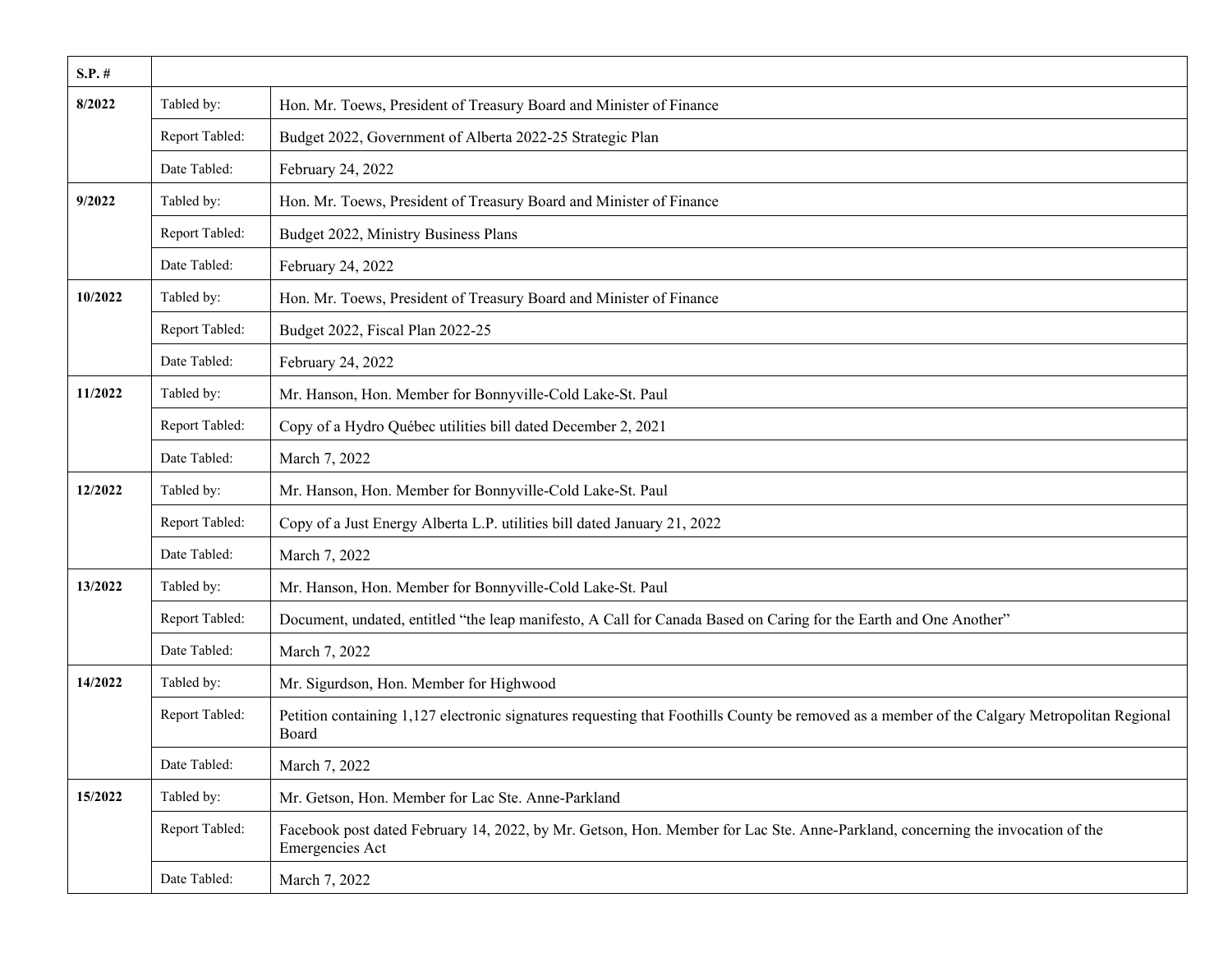| $S.P.$ # |                |                                                                                                                                                                           |
|----------|----------------|---------------------------------------------------------------------------------------------------------------------------------------------------------------------------|
| 16/2022  | Tabled by:     | Clerk of the Assembly on behalf of Hon. Mr. Toews, President of Treasury Board and Minister of Finance                                                                    |
|          | Report Tabled: | Members of the Legislative Assembly Pension Plan Annual Report for the year ended March 31, 2020                                                                          |
|          | Date Tabled:   | March 7, 2022                                                                                                                                                             |
| 17/2022  | Tabled by:     | Clerk of the Assembly on behalf of Hon. Mr. Toews, President of Treasury Board and Minister of Finance                                                                    |
|          | Report Tabled: | Alberta Automobile Insurance Rate Board Annual Report 2021 for the year ended December 31, 2021                                                                           |
|          | Date Tabled:   | March 7, 2022                                                                                                                                                             |
| 18/2022  | Tabled by:     | Ms Sigurdson, Hon. Member for Edmonton-Riverview                                                                                                                          |
|          | Report Tabled: | Amendment A1 to Motion Other Than Government Motion 501<br>- Defeated                                                                                                     |
|          | Date Tabled:   | March 7, 2022                                                                                                                                                             |
| 19/2022  | Tabled by:     | Ms Sigurdson, Hon. Member for Edmonton-Riverview                                                                                                                          |
|          | Report Tabled: | Copy of a postcard in support of safe supply, supervised consumption sites, and harm reduction, prepared by Moms Stop the Harm                                            |
|          | Date Tabled:   | March 9, 2022                                                                                                                                                             |
| 20/2022  | Tabled by:     | Hon. Min. LaGrange, Minister of Education                                                                                                                                 |
|          | Report Tabled: | 5 documents concerning education, relating to comments made by Hon. Min. LaGrange during 2022-23 Main Estimates consideration, Ministry<br>of Education, on March 9, 2022 |
|          | Date Tabled:   | March 9, 2022                                                                                                                                                             |
| 21/2022  | Tabled by:     | Hon. Ms Issik, Associate Minister of Status of Women                                                                                                                      |
|          | Report Tabled: | Report, undated, entitled "2019 Alberta labour force profiles: Women," prepared by the Government of Alberta                                                              |
|          | Date Tabled:   | March 9, 2022                                                                                                                                                             |
| 22/2022  | Tabled by:     | Mr. Dach, Hon. Member for Edmonton-McClung                                                                                                                                |
|          | Report Tabled: | Global News website article dated March 13, 2022, entitled "High fuel prices in Alberta forcing reduction in inter-city bus service, increase in<br>ticket prices"        |
|          | Date Tabled:   | March 14, 2022                                                                                                                                                            |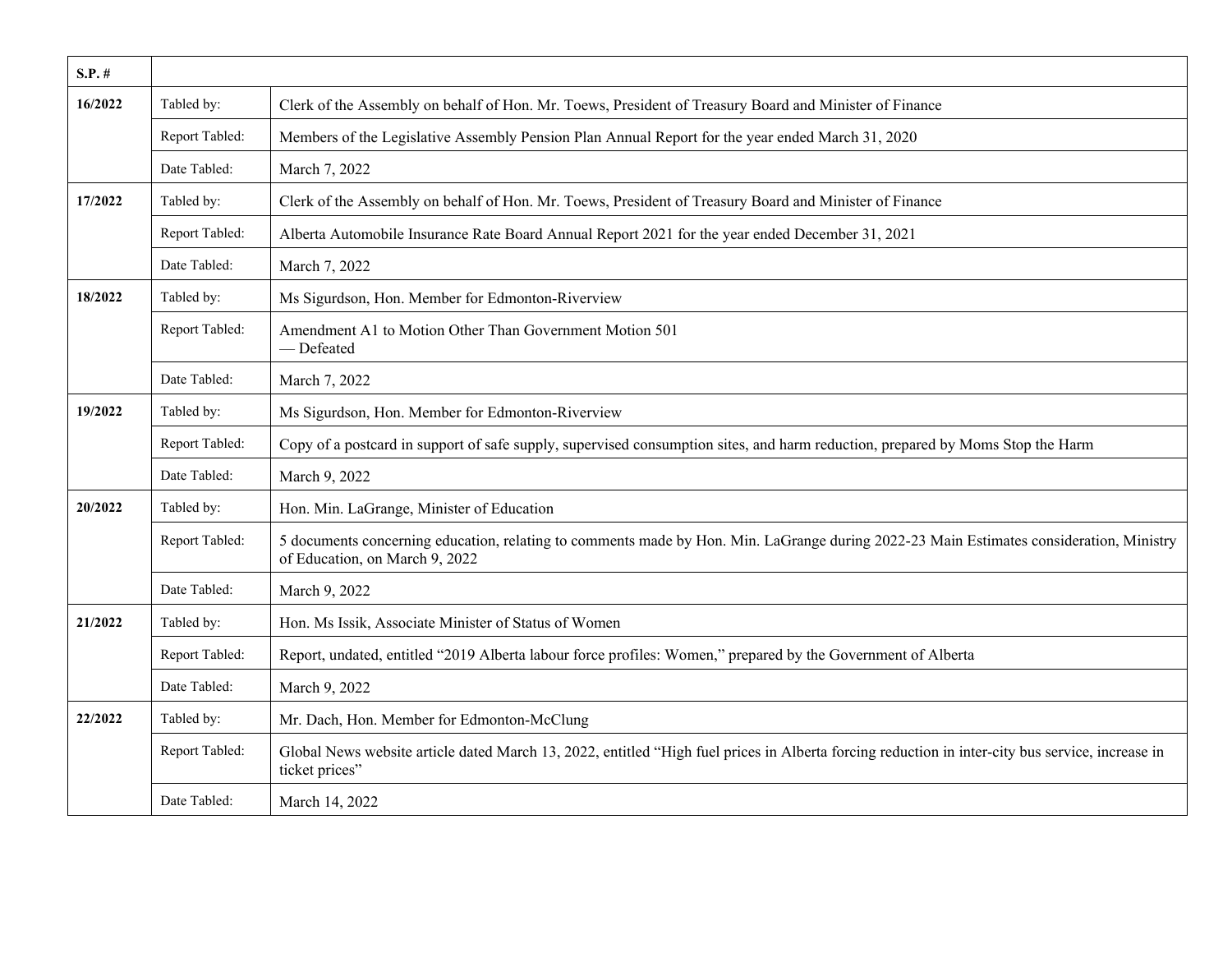| $S.P.$ # |                |                                                                                                                                                         |
|----------|----------------|---------------------------------------------------------------------------------------------------------------------------------------------------------|
| 23/2022  | Tabled by:     | Clerk of the Assembly on behalf of Hon. Mr. Shandro, Minister of Justice and Solicitor General                                                          |
|          | Report Tabled: | Alberta Human Rights Commission Annual Report 2020-21                                                                                                   |
|          | Date Tabled:   | March 14, 2022                                                                                                                                          |
| 24/2022  | Tabled by:     | Clerk of the Assembly on behalf of Hon. Mr. Shandro, Minister of Justice and Solicitor General                                                          |
|          | Report Tabled: | Report, undated, entitled "Statutes Appeal Act - 2022 List"                                                                                             |
|          | Date Tabled:   | March 14, 2022                                                                                                                                          |
| 25/2022  | Tabled by:     | Clerk of the Assembly on behalf of Hon. Mr. Copping, Minister of Health                                                                                 |
|          | Report Tabled: | College and Association of Respiratory Therapists of Alberta Annual Report 2020-2021                                                                    |
|          | Date Tabled:   | March 14, 2022                                                                                                                                          |
| 26/2022  | Tabled by:     | Clerk of the Assembly on behalf of Hon. Mr. Copping, Minister of Health                                                                                 |
|          | Report Tabled: | Alberta College of Paramedics 2020-2021 Annual Report                                                                                                   |
|          | Date Tabled:   | March 14, 2022                                                                                                                                          |
| 27/2022  | Tabled by:     | Mr. Rutherford, Hon. Member for Leduc-Beaumont                                                                                                          |
|          | Report Tabled: | Amendment A1 to Motion Other Than Government Motion 502<br>— Agreed to                                                                                  |
|          | Date Tabled:   | March 14, 2022                                                                                                                                          |
| 28/2022  | Tabled by:     | Hon. Mr. Toews, President of Treasury Board and Minister of Finance                                                                                     |
|          | Report Tabled: | 2021-22 Supplementary Supply Estimates, General Revenue Fund                                                                                            |
|          | Date Tabled:   | March 17, 2022                                                                                                                                          |
| 29/2022  | Tabled by:     | Hon. Mr. Toews, President of Treasury Board and Minister of Finance                                                                                     |
|          | Report Tabled: | 2021-22 Fiscal Plan Update                                                                                                                              |
|          | Date Tabled:   | March 17, 2022                                                                                                                                          |
| 30/2022  | Tabled by:     | Mr. Loewen, Hon. Member for Central Peace-Notley                                                                                                        |
|          | Report Tabled: | CBC News website article dated March 18, 2022, entitled "Alberta government staffers told to take day off to campaign in advance of<br>leadership vote" |
|          | Date Tabled:   | March 21, 2022                                                                                                                                          |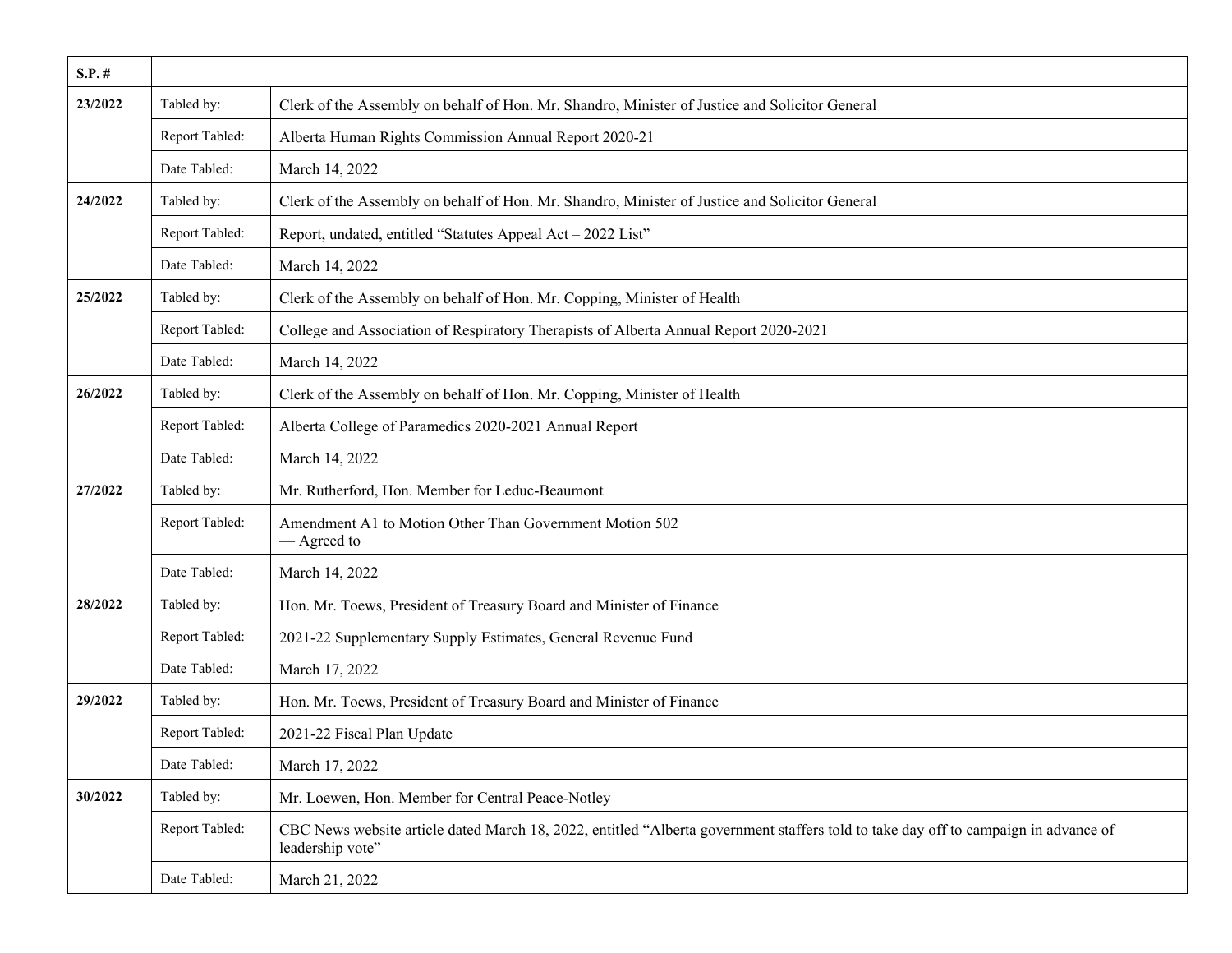| $S.P. \#$ |                |                                                                                                                                                                                                                         |
|-----------|----------------|-------------------------------------------------------------------------------------------------------------------------------------------------------------------------------------------------------------------------|
| 31/2022   | Tabled by:     | Mr. Loewen, Hon. Member for Central Peace-Notley                                                                                                                                                                        |
|           | Report Tabled: | Document, undated, depicting a list of volunteers, related to the upcoming United Conservative Party leadership review                                                                                                  |
|           | Date Tabled:   | March 21, 2022                                                                                                                                                                                                          |
| 32/2022   | Tabled by:     | Mr. Loewen, Hon. Member for Central Peace-Notley                                                                                                                                                                        |
|           | Report Tabled: | Page from Wellington Advocacy website entitled "Our Team"                                                                                                                                                               |
|           | Date Tabled:   | March 21, 2022                                                                                                                                                                                                          |
| 33/2022   | Tabled by:     | Mr. Loewen, Hon. Member for Central Peace-Notley                                                                                                                                                                        |
|           | Report Tabled: | 10 Facebook posts by The Breakdown concerning Secure Energy and the upcoming United Conservative Party leadership review                                                                                                |
|           | Date Tabled:   | March 21, 2022                                                                                                                                                                                                          |
| 34/2022   | Tabled by:     | Mr. Nielsen, Hon. Member for Edmonton-Decore                                                                                                                                                                            |
|           | Report Tabled: | Amendment A1 to Government Motion 16<br>- Defeated                                                                                                                                                                      |
|           | Date Tabled:   | March 21, 2022                                                                                                                                                                                                          |
| 35/2022   | Tabled by:     | Mr. Hanson, Hon. Member for Bonnyville-Cold Lake-St. Paul                                                                                                                                                               |
|           | Report Tabled: | Amendment to the Main Estimates for the Ministry of Energy (A1) (Hon. Member for Calgary-Mountain View)<br>- Defeated on division                                                                                       |
|           | Date Tabled:   | March 21, 2022                                                                                                                                                                                                          |
| 36/2022   | Tabled by:     | Mr. Rutherford, Chair, Standing Committee on Private Bills and Private Members' Public Bills                                                                                                                            |
|           | Report Tabled: | Standing Committee on Private Bills and Private Members' Public Bills, Final Report, Bill 202, Public Health (Transparency and<br>Accountability) Amendment Act, 2022, Thirtieth Legislature, Third Session, March 2022 |
|           | Date Tabled:   | March 22, 2022                                                                                                                                                                                                          |
| 37/2022   | Tabled by:     | Mr. Rutherford, Chair, Standing Committee on Legislative Offices                                                                                                                                                        |
|           | Report Tabled: | Report of the Auditor General of Alberta dated March 2022, entitled "Alberta Energy, Site Rehabilitation Program"                                                                                                       |
|           | Date Tabled:   | March 22, 2022                                                                                                                                                                                                          |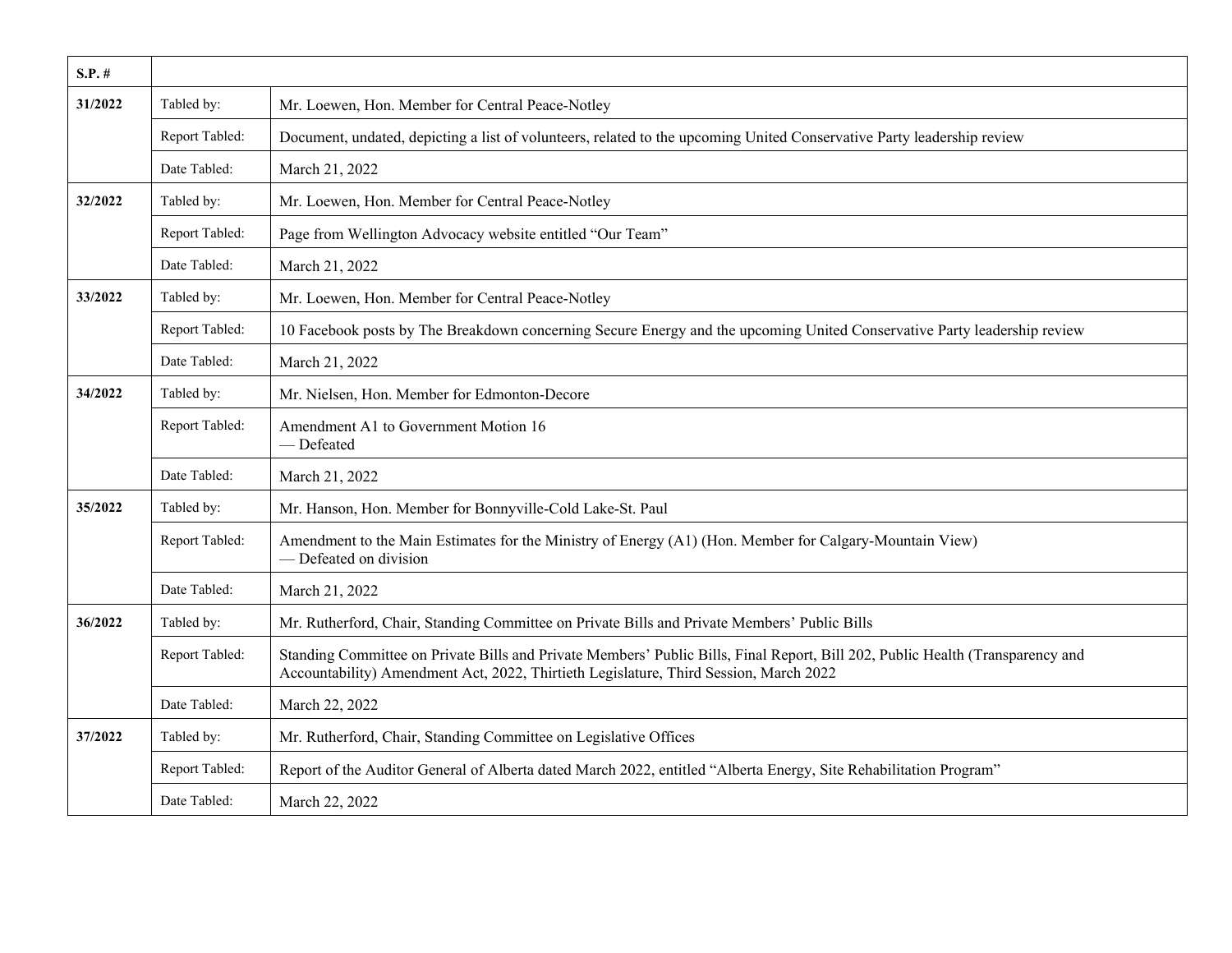| $S.P.$ # |                |                                                                                                                                                                                                                                                         |
|----------|----------------|---------------------------------------------------------------------------------------------------------------------------------------------------------------------------------------------------------------------------------------------------------|
| 38/2022  | Tabled by:     | Mr. Rutherford, Chair, Standing Committee on Legislative Offices                                                                                                                                                                                        |
|          | Report Tabled: | Report of the Auditor General of Alberta dated March 2022, entitled "Alberta Labour and Immigration, Delivery of COVID-19 Emergency<br>Isolation Support Program"                                                                                       |
|          | Date Tabled:   | March 22, 2022                                                                                                                                                                                                                                          |
| 39/2022  | Tabled by:     | Mr. Rutherford, Chair, Standing Committee on Legislative Offices                                                                                                                                                                                        |
|          | Report Tabled: | Report of the Auditor General of Alberta dated March 2022, entitled "Alberta Health, Grant Management Processes"                                                                                                                                        |
|          | Date Tabled:   | March 22, 2022                                                                                                                                                                                                                                          |
| 40/2022  | Tabled by:     | Mr. Rutherford, Chair, Standing Committee on Legislative Offices                                                                                                                                                                                        |
|          | Report Tabled: | Report of the Auditor General of Alberta dated March 2022, entitled "Alberta Environment and Parks, Pesticide Management"                                                                                                                               |
|          | Date Tabled:   | March 22, 2022                                                                                                                                                                                                                                          |
| 41/2022  | Tabled by:     | Mr. Rutherford, Chair, Standing Committee on Legislative Offices                                                                                                                                                                                        |
|          | Report Tabled: | Report of the Auditor General of Alberta dated March 2022, entitled "Assessment of Implementation Reports: Alberta Energy Regulator,<br>Alberta Health, Alberta Health Services, Alberta Justice and Solicitor General, Alberta Labour and Immigration" |
|          | Date Tabled:   | March 22, 2022                                                                                                                                                                                                                                          |
| 42/2022  | Tabled by:     | Hon. Mrs. Savage, Minister of Energy                                                                                                                                                                                                                    |
|          | Report Tabled: | Responses to questions raised by Mr. Barnes, Hon. Member for Cypress-Medicine Hat, and Ms Ganley, Hon. Member for Calgary-Mountain<br>View, March 16, 2022, Ministry of Energy, 2022-23 Main Estimates debate                                           |
|          | Date Tabled:   | March 22, 2022                                                                                                                                                                                                                                          |
| 43/2022  | Tabled by:     | Clerk of the Assembly on behalf of Hon. Mr. Copping, Minister of Health                                                                                                                                                                                 |
|          | Report Tabled: | Public Health Appeal Board, 2021 Annual Report                                                                                                                                                                                                          |
|          | Date Tabled:   | March 23, 2022                                                                                                                                                                                                                                          |
| 44/2022  | Tabled by:     | Ms Sweet, Hon. Member for Edmonton-Manning                                                                                                                                                                                                              |
|          | Report Tabled: | MNP Ltd. website article dated January 17, 2022, entitled "Albertans' confidence in personal finances, debt repayment abilities plummets amid<br>pandemic fatigue and uncertainty"                                                                      |
|          | Date Tabled:   | March 24, 2022                                                                                                                                                                                                                                          |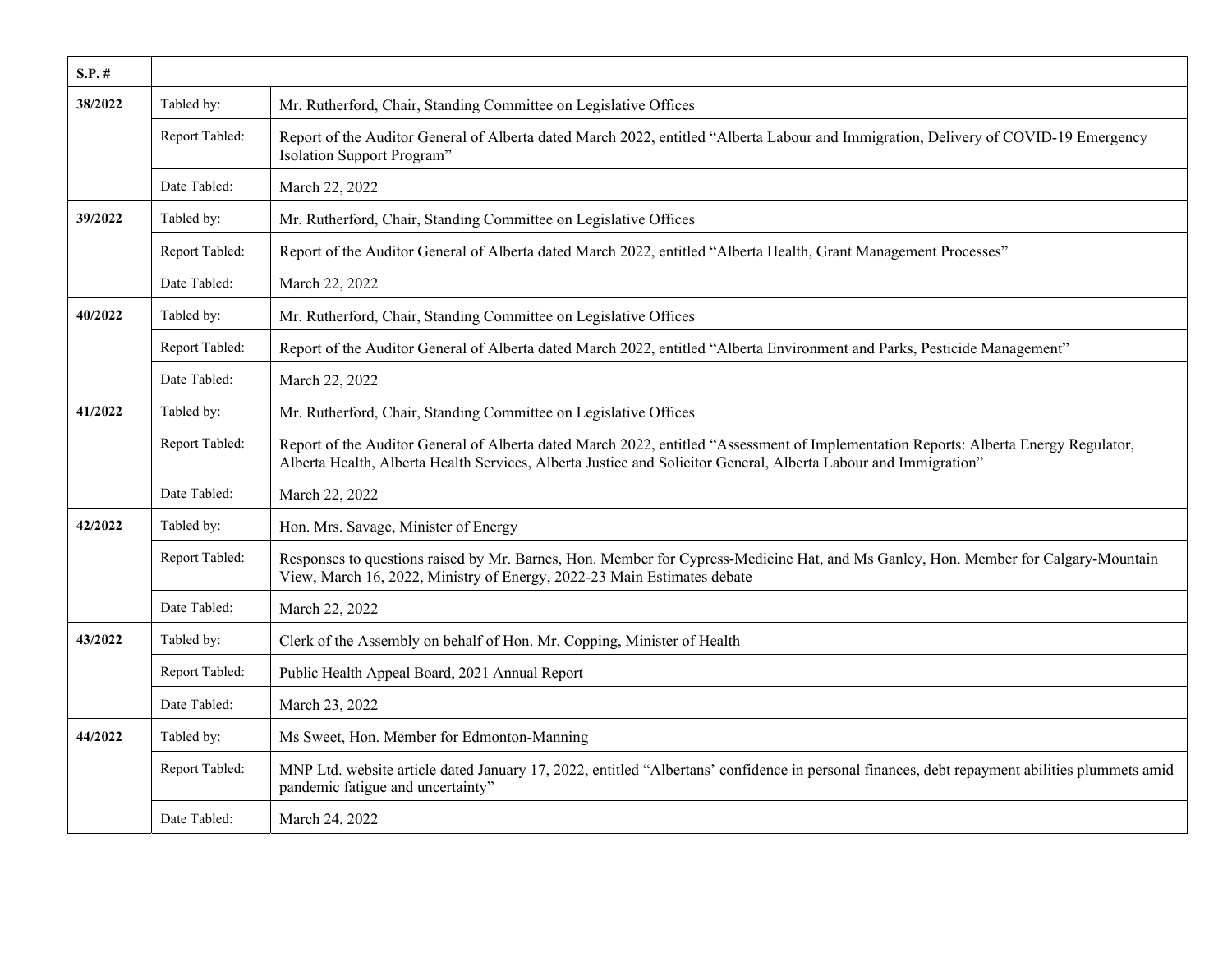| $S.P.$ # |                |                                                                                                                                                                                                                   |
|----------|----------------|-------------------------------------------------------------------------------------------------------------------------------------------------------------------------------------------------------------------|
| 45/2022  | Tabled by:     | Hon. Mr. Nixon, Government House Leader, on behalf of Hon. Mr. Kenney, Premier, President of Executive Council, and Minister of<br><b>Intergovernmental Relations</b>                                             |
|          | Report Tabled: | Responses to questions raised by Ms Notley, Hon. Leader of the Official Opposition, and Mr. Sabir, Hon. Member for Calgary-Bhullar-McCall,<br>March 16, 2022, Executive Council, 2022-23 Main Estimates debate    |
|          | Date Tabled:   | March 24, 2022                                                                                                                                                                                                    |
| 46/2022  | Tabled by:     | Hon. Mr. Nixon, Government House Leader                                                                                                                                                                           |
|          | Report Tabled: | 9 documents relating to comments made by Hon. Mr. Nixon during the question of privilege he raised on March 23, 2022                                                                                              |
|          | Date Tabled:   | March 24, 2022                                                                                                                                                                                                    |
| 47/2022  | Tabled by:     | Mr. Rutherford, Chair, Standing Committee on Private Bills and Private Members' Public Bills                                                                                                                      |
|          | Report Tabled: | Standing Committee on Private Bills and Private Members' Public Bills, Final Report, Bill 201, Eastern Slopes Protection Act, Thirtieth<br>Legislature, Third Session, March 2022                                 |
|          | Date Tabled:   | March 28, 2022                                                                                                                                                                                                    |
| 48/2022  | Tabled by:     | Clerk of the Assembly on behalf of Hon. Mr. Luan, Minister of Community and Social Services                                                                                                                       |
|          | Report Tabled: | Responses to questions raised by Ms Renaud, Hon. Member for St. Albert, and Mr. Hunter, Hon. Member for Taber-Warner, March 10, 2022,<br>Ministry of Community and Social Services, 2022-23 Main Estimates debate |
|          | Date Tabled:   | March 28, 2022                                                                                                                                                                                                    |
| 49/2022  | Tabled by:     | Hon. Mr. Cooper, Speaker of the Legislative Assembly                                                                                                                                                              |
|          | Report Tabled: | Office of the Child and Youth Advocate Alberta, Mandatory Reviews into Child Deaths, April 1, 2021, to September 30, 2021                                                                                         |
|          | Date Tabled:   | March 29, 2022                                                                                                                                                                                                    |
| 50/2022  | Tabled by:     | Ms Hoffman, Hon. Member for Edmonton-Glenora                                                                                                                                                                      |
|          | Report Tabled: | Calgary Herald article dated March 29, 2022, entitled "Limited funds for new schools force CBE to refocus on modernizations"                                                                                      |
|          | Date Tabled:   | March 30, 2022                                                                                                                                                                                                    |
| 51/2022  | Tabled by:     | Clerk of the Assembly on behalf of Hon. Mr. Toews, President of Treasury Board and Minister of Finance                                                                                                            |
|          | Report Tabled: | Members of the Legislative Assembly Pension Plan Annual Report for the year ended March 31, 2021                                                                                                                  |
|          | Date Tabled:   | March 30, 2022                                                                                                                                                                                                    |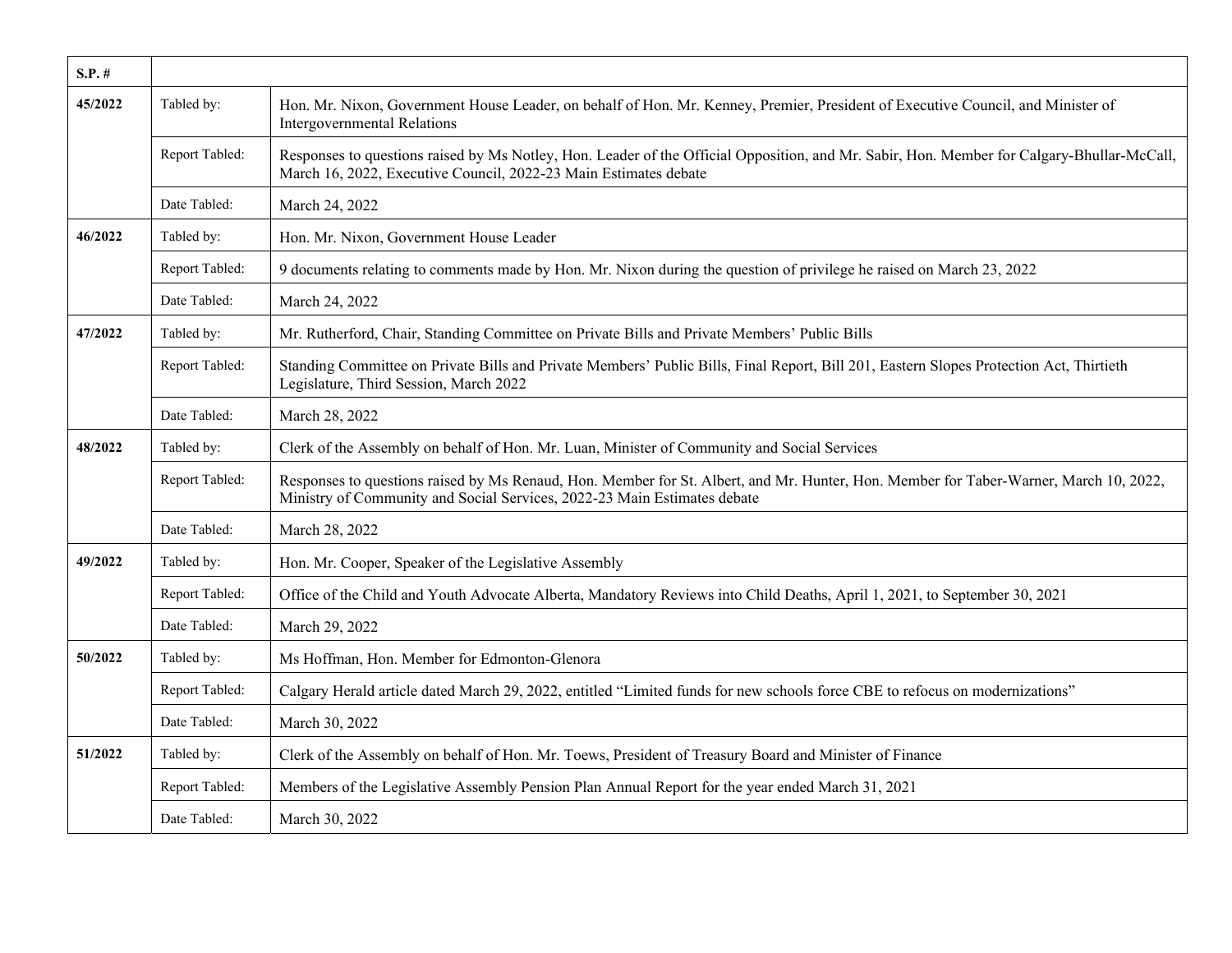| $S.P.$ # |                |                                                                                                                                                                               |
|----------|----------------|-------------------------------------------------------------------------------------------------------------------------------------------------------------------------------|
| 52/2022  | Tabled by:     | Clerk of the Assembly on behalf of Hon. Mr. Toews, President of Treasury Board and Minister of Finance                                                                        |
|          | Report Tabled: | Provincial Judges and Masters in Chambers Registered and Unregistered Pension Plans 2019-20 Annual Report                                                                     |
|          | Date Tabled:   | March 30, 2022                                                                                                                                                                |
| 53/2022  | Tabled by:     | Mr. Loewen, Hon. Member for Central Peace-Notley                                                                                                                              |
|          | Report Tabled: | 2 recent CBC News website articles regarding comments made by Hon. Mr. Kenney, Premier, President of Executive Council, and Minister of<br><b>Intergovernmental Relations</b> |
|          | Date Tabled:   | March 31, 2022                                                                                                                                                                |
| 54/2022  | Tabled by:     | Mr. Loewen, Hon. Member for Central Peace-Notley                                                                                                                              |
|          | Report Tabled: | 3 transcribed excerpts from videos featuring remarks by Hon. Mr. Kenney, Premier, President of Executive Council, and Minister of<br><b>Intergovernmental Relations</b>       |
|          | Date Tabled:   | March 31, 2022                                                                                                                                                                |
| 55/2022  | Tabled by:     | Mr. Loewen, Hon. Member for Central Peace-Notley                                                                                                                              |
|          | Report Tabled: | 2 documents relating to the Recall Act                                                                                                                                        |
|          | Date Tabled:   | March 31, 2022                                                                                                                                                                |
| 56/2022  | Tabled by:     | Mr. Loewen, Hon. Member for Central Peace-Notley                                                                                                                              |
|          | Report Tabled: | Priorities Implementation Cabinet Committee membership list, accessed from the Government of Alberta website                                                                  |
|          | Date Tabled:   | March 31, 2022                                                                                                                                                                |
| 57/2022  | Tabled by:     | Mr. Loewen, Hon. Member for Central Peace-Notley                                                                                                                              |
|          | Report Tabled: | Facebook post dated September 1, 2021, by Mr. Loewen, Hon. Member for Central Peace-Notley, regarding vaccine passports                                                       |
|          | Date Tabled:   | March 31, 2022                                                                                                                                                                |
| 58/2022  | Tabled by:     | Mr. Loewen, Hon. Member for Central Peace-Notley                                                                                                                              |
|          | Report Tabled: | Results from the 2019 Alberta General Election for the Central Peace-Notley constituency                                                                                      |
|          | Date Tabled:   | March 31, 2022                                                                                                                                                                |
| 59/2022  | Tabled by:     | Clerk of the Assembly on behalf of Hon. Mr. Wilson, Minister of Indigenous Relations                                                                                          |
|          | Report Tabled: | Metis Settlements Appeal Tribunal Annual Report 2021                                                                                                                          |
|          | Date Tabled:   | April 19, 2022                                                                                                                                                                |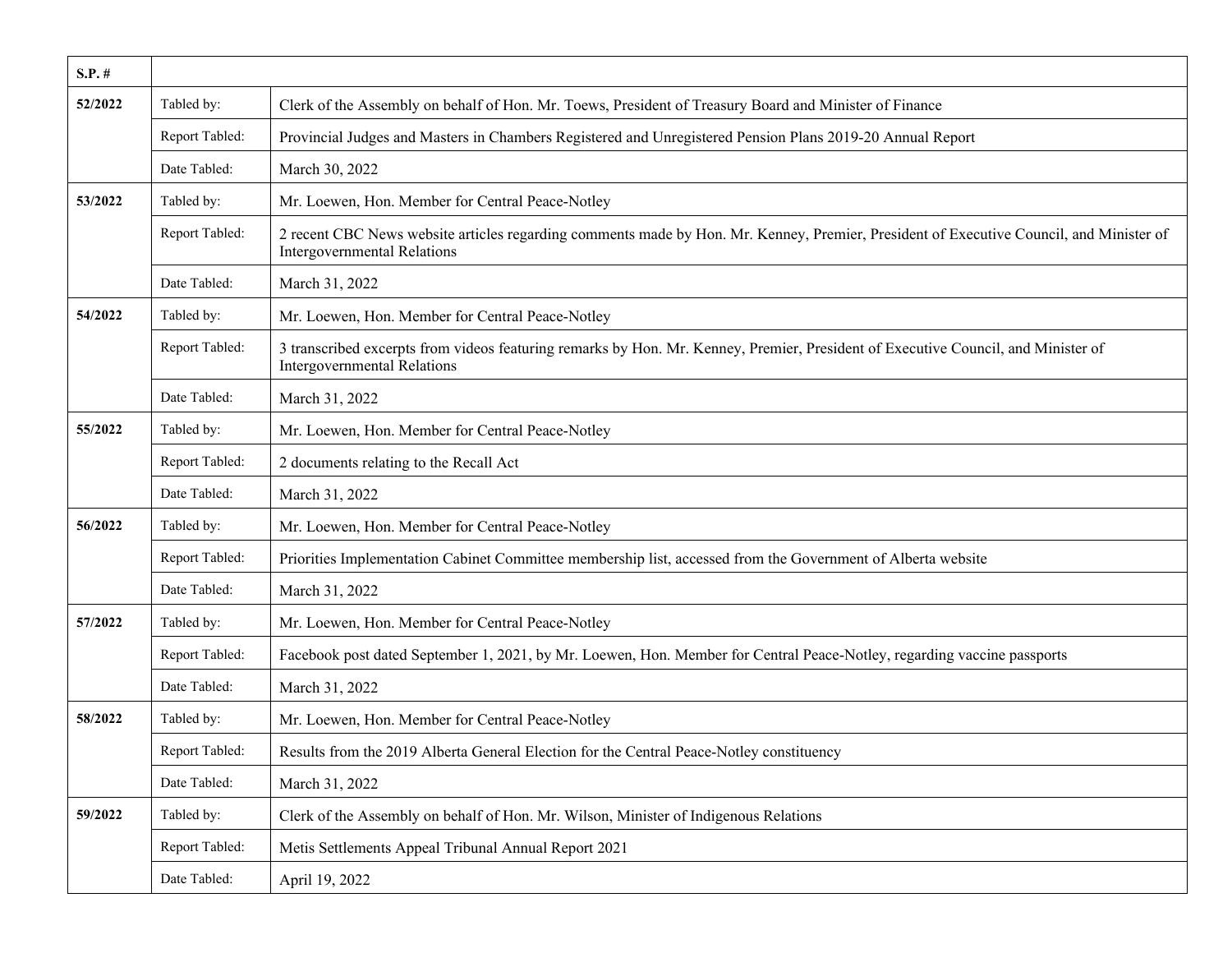| $S.P. \#$ |                |                                                                                                                                                                                                                                                                                     |
|-----------|----------------|-------------------------------------------------------------------------------------------------------------------------------------------------------------------------------------------------------------------------------------------------------------------------------------|
| 60/2022   | Tabled by:     | Clerk of the Assembly on behalf of Hon. Mr. Glubish, Minister of Service Alberta                                                                                                                                                                                                    |
|           | Report Tabled: | Freedom of Information and Protection of Privacy Annual Report 2020-2021                                                                                                                                                                                                            |
|           | Date Tabled:   | April 19, 2022                                                                                                                                                                                                                                                                      |
| 61/2022   | Tabled by:     | Clerk of the Assembly on behalf of Hon. Ms Schulz, Minister of Children's Services                                                                                                                                                                                                  |
|           | Report Tabled: | Responses to questions raised by Ms Pancholi, Hon. Member for Edmonton-Whitemud, and Mr. Loewen, Hon. Member for Central Peace-<br>Notley, March 8, 2022, Ministry of Children's Services, 2022-23 Main Estimates debate                                                            |
|           | Date Tabled:   | April 19, 2022                                                                                                                                                                                                                                                                      |
| 62/2022   | Tabled by:     | Mr. Eggen, Hon. Member for Edmonton-North West                                                                                                                                                                                                                                      |
|           | Report Tabled: | Referral amendment REF1 to Second Reading motion on Bill 11, Continuing Care Act                                                                                                                                                                                                    |
|           | Date Tabled:   | April 20, 2022                                                                                                                                                                                                                                                                      |
| 63/2022   | Tabled by:     | Mr. Rutherford, Chair, Standing Committee on Private Bills and Private Members' Public Bills                                                                                                                                                                                        |
|           | Report Tabled: | Standing Committee on Private Bills and Private Members' Public Bills, Final Report, Bill 203, Technology Innovation and Alberta Venture<br>Fund Act, Thirtieth Legislature, Third Session, April 2022                                                                              |
|           | Date Tabled:   | April 20, 2022                                                                                                                                                                                                                                                                      |
| 64/2022   | Tabled by:     | Mr. Schmidt, Hon. Member for Edmonton-Gold Bar                                                                                                                                                                                                                                      |
|           | Report Tabled: | 2 e-mail messages, one dated February 11, 2022, from Deb Kardash to Mr. Schmidt, Hon. Member for Edmonton-Gold Bar, and one dated<br>February 15, 2022, from Lindsay Matheson to Mr. Schmidt, Hon. Member for Edmonton-Gold Bar, expressing concern regarding high utility<br>costs |
|           | Date Tabled:   | April 21, 2022                                                                                                                                                                                                                                                                      |
| 65/2022   | Tabled by:     | MLA Loyola, Hon. Member for Edmonton-Ellerslie                                                                                                                                                                                                                                      |
|           | Report Tabled: | Document, undated, entitled "Sentencing circles," relating to comments made by MLA Loyola during Second Reading debate on Bill 18, Utility<br>Commodity Rebate Act, on April 21, 2022                                                                                               |
|           | Date Tabled:   | April 21, 2022                                                                                                                                                                                                                                                                      |
| 66/2022   | Tabled by:     | Ms Phillips, Hon. Member for Lethbridge-West                                                                                                                                                                                                                                        |
|           | Report Tabled: | CBC News website article dated November 26, 2009, entitled "Bill 50 passes final reading"                                                                                                                                                                                           |
|           | Date Tabled:   | April 21, 2022                                                                                                                                                                                                                                                                      |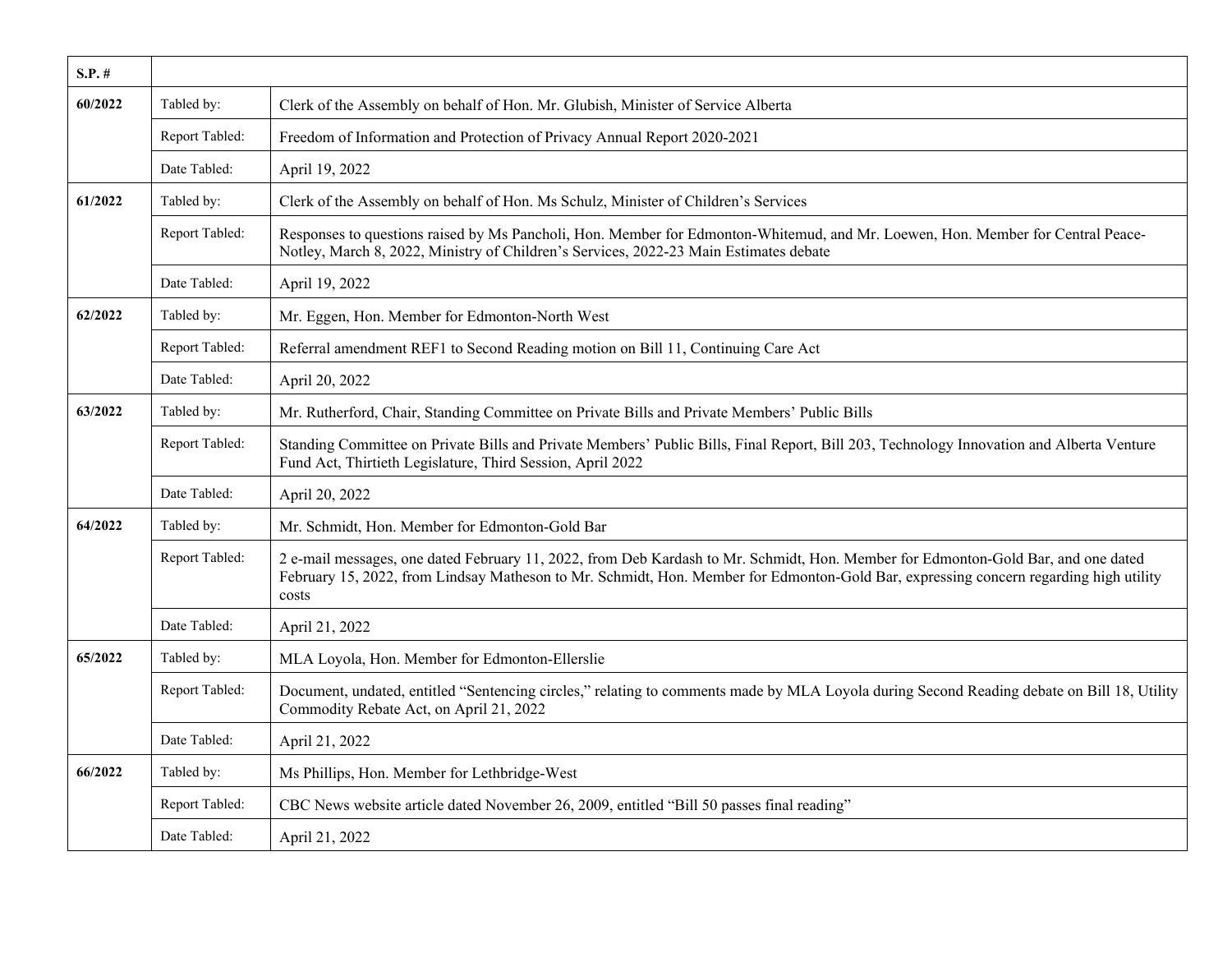| S.P. #  |                |                                                                                                                                                                                                                  |
|---------|----------------|------------------------------------------------------------------------------------------------------------------------------------------------------------------------------------------------------------------|
| 67/2022 | Tabled by:     | Ms Phillips, Hon. Member for Lethbridge-West                                                                                                                                                                     |
|         | Report Tabled: | CBC News website article dated April 21, 2011, entitled "NDP warns power bills to nearly double"                                                                                                                 |
|         | Date Tabled:   | April 21, 2022                                                                                                                                                                                                   |
| 68/2022 | Tabled by:     | Ms Phillips, Hon. Member for Lethbridge-West                                                                                                                                                                     |
|         | Report Tabled: | CBC News website article dated May 9, 2011, entitled "Alta. ignored consumer group warnings, NDP charges"                                                                                                        |
|         | Date Tabled:   | April 21, 2022                                                                                                                                                                                                   |
| 69/2022 | Tabled by:     | Ms Phillips, Hon. Member for Lethbridge-West                                                                                                                                                                     |
|         | Report Tabled: | Document dated April 2022, entitled "Energy & Environmental Policy Trends," prepared by the School of Public Policy, University of Calgary                                                                       |
|         | Date Tabled:   | April 21, 2022                                                                                                                                                                                                   |
| 70/2022 | Tabled by:     | Mr. Rutherford, Chair, Standing Committee on Private Bills and Private Members' Public Bills                                                                                                                     |
|         | Report Tabled: | Standing Committee on Private Bills and Private Members' Public Bills, Final Report, Bill 204, Anti-Racism Act, Thirtieth Legislature, Third<br>Session, April 2022                                              |
|         | Date Tabled:   | April 25, 2022                                                                                                                                                                                                   |
| 71/2022 | Tabled by:     | Clerk of the Assembly on behalf of Hon. Mr. Copping, Minister of Health                                                                                                                                          |
|         | Report Tabled: | Responses to questions raised by Mr. Shepherd, Hon. Member for Edmonton-City Centre, and Mr. Loewen, Hon. Member for Central Peace-<br>Notley, March 15, 2022, Ministry of Health, 2022-23 Main Estimates debate |
|         | Date Tabled:   | April 25, 2022                                                                                                                                                                                                   |
| 72/2022 | Tabled by:     | Mrs. Pitt, Chair of Committees                                                                                                                                                                                   |
|         | Report Tabled: | Amendment to Bill 18 (A1) (Hon. Member for Calgary-Mountain View)<br>- Defeated on division                                                                                                                      |
|         | Date Tabled:   | April 25, 2022                                                                                                                                                                                                   |
| 73/2022 | Tabled by:     | Mrs. Pitt, Chair of Committees                                                                                                                                                                                   |
|         | Report Tabled: | Amendment to Bill 18 (A2) (Hon. Member for Calgary-Mountain View)<br>- Defeated on division                                                                                                                      |
|         | Date Tabled:   | April 25, 2022                                                                                                                                                                                                   |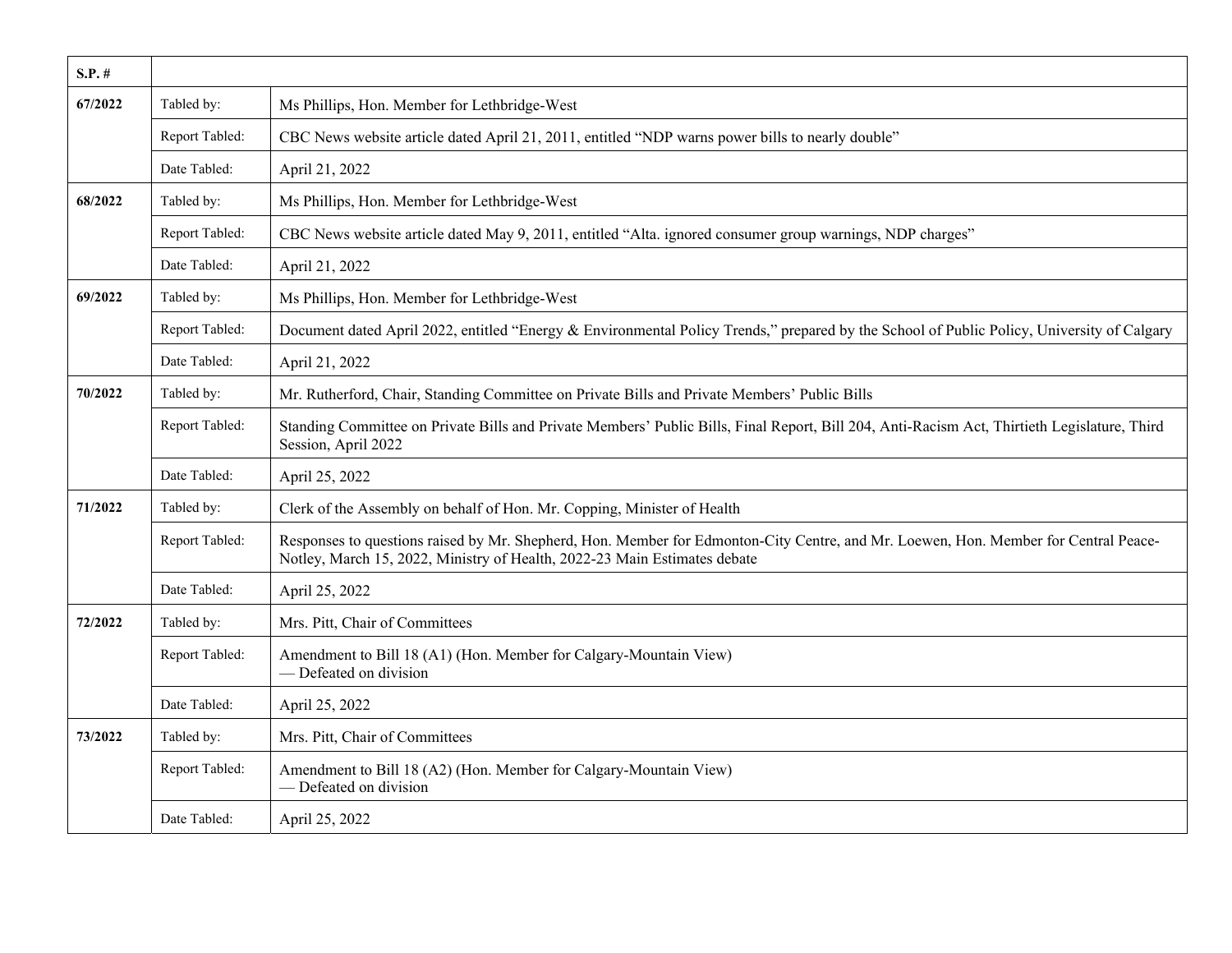| $S.P.$ # |                |                                                                                                                                                                                                                                                                                                                                                      |
|----------|----------------|------------------------------------------------------------------------------------------------------------------------------------------------------------------------------------------------------------------------------------------------------------------------------------------------------------------------------------------------------|
| 74/2022  | Tabled by:     | Mrs. Pitt, Chair of Committees                                                                                                                                                                                                                                                                                                                       |
|          | Report Tabled: | Amendment to Bill 18 (A3) (Hon. Member for Calgary-Mountain View)<br>- Defeated on division                                                                                                                                                                                                                                                          |
|          | Date Tabled:   | April 25, 2022                                                                                                                                                                                                                                                                                                                                       |
| 75/2022  | Tabled by:     | Mrs. Pitt, Chair of Committees                                                                                                                                                                                                                                                                                                                       |
|          | Report Tabled: | Amendment to Bill 18 (A4) (Hon. Member for Calgary-Mountain View)<br>- Defeated on division                                                                                                                                                                                                                                                          |
|          | Date Tabled:   | April 25, 2022                                                                                                                                                                                                                                                                                                                                       |
| 76/2022  | Tabled by:     | Clerk of the Assembly on behalf of Hon. Mr. Toews, President of Treasury Board and Minister of Finance                                                                                                                                                                                                                                               |
|          | Report Tabled: | Responses to questions raised by Mr. Barnes, Hon. Member for Cypress-Medicine Hat, Ms Phillips, Hon. Member for Lethbridge-West, and<br>Mr. Loewen, Hon. Member for Central Peace-Notley, March 8, 2022, Ministry of Treasury Board and Finance, 2022-23 Main Estimates debate                                                                       |
|          | Date Tabled:   | April 26, 2022                                                                                                                                                                                                                                                                                                                                       |
| 77/2022  | Tabled by:     | Mr. Rutherford, Chair, Standing Committee on Private Bills and Private Members' Public Bills                                                                                                                                                                                                                                                         |
|          | Report Tabled: | Standing Committee on Private Bills and Private Members' Public Bills, Final Report, Bill 205, Human Tissue and Organ Donation (Mandatory<br>Referral) Amendment Act, 2022, Thirtieth Legislature, Third Session, April 2022                                                                                                                         |
|          | Date Tabled:   | April 27, 2022                                                                                                                                                                                                                                                                                                                                       |
| 78/2022  | Tabled by:     | Ms Phillips, Chair, Standing Committee on Public Accounts                                                                                                                                                                                                                                                                                            |
|          | Report Tabled: | 2021 Annual Report of the Standing Committee on Public Accounts, Thirtieth Legislature, Third Session, April 2022                                                                                                                                                                                                                                    |
|          | Date Tabled:   | April 27, 2022                                                                                                                                                                                                                                                                                                                                       |
| 79/2022  | Tabled by:     | Ms Phillips, Hon. Member for Lethbridge-West                                                                                                                                                                                                                                                                                                         |
|          | Report Tabled: | Letter dated March 30, 2022, from Allison Purcell, Board Chair, Lethbridge School Division Board of Trustees, to Hon. Min. LaGrange,<br>Minister of Education, expressing concerns regarding learning loss funding and the proposed Alberta kindergarten to grade 6 curriculum,<br>relating to comments recently made by Ms Phillips in the Assembly |
|          | Date Tabled:   | April 27, 2022                                                                                                                                                                                                                                                                                                                                       |
| 80/2022  | Tabled by:     | Ms Phillips, Hon. Member for Lethbridge-West                                                                                                                                                                                                                                                                                                         |
|          | Report Tabled: | Report, undated, entitled "Physician Resources in Alberta Quarterly Update: Jan 01, 2022, to Mar 31, 2022," prepared by the College of<br>Physicians and Surgeons of Alberta                                                                                                                                                                         |
|          | Date Tabled:   | April 27, 2022                                                                                                                                                                                                                                                                                                                                       |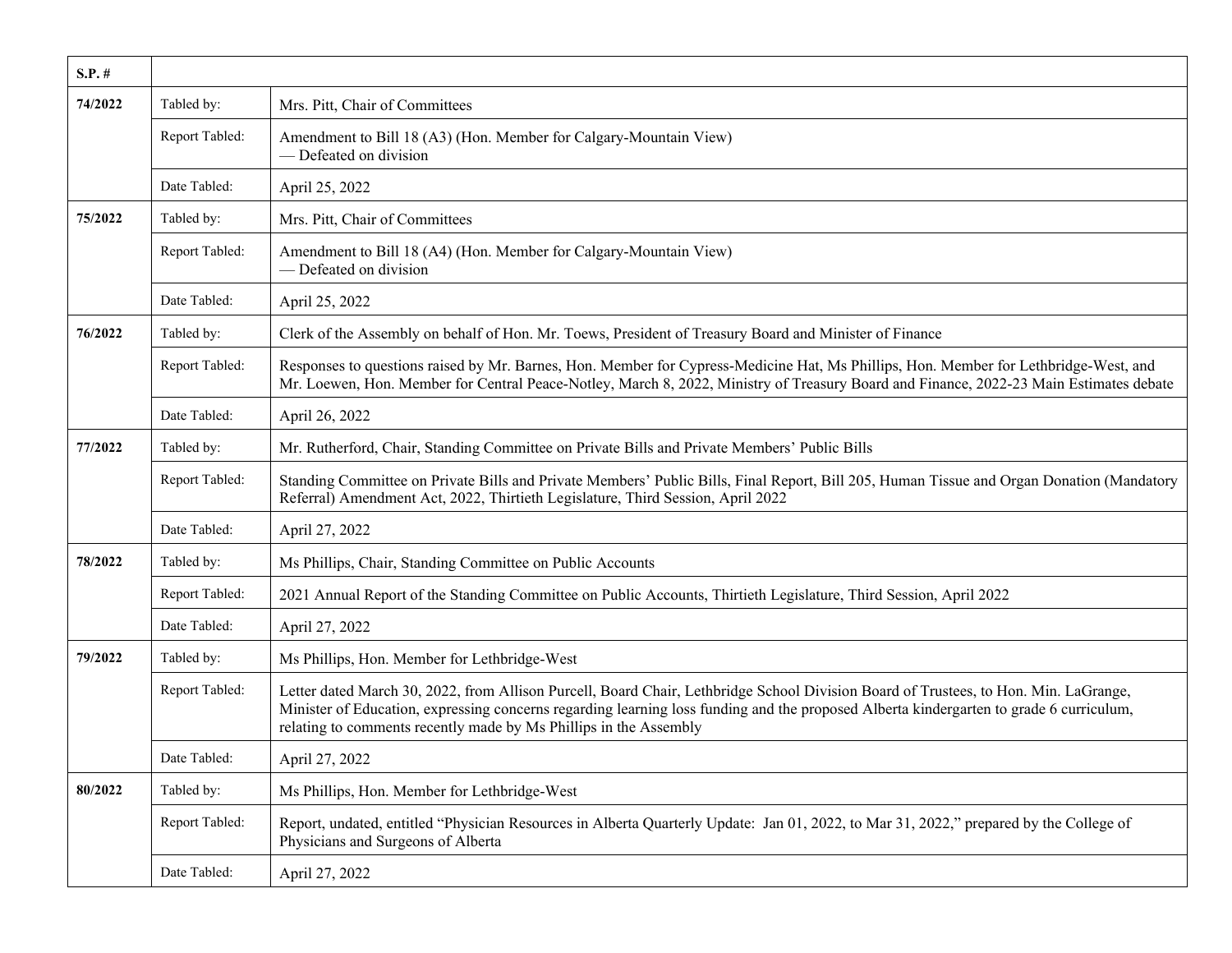| $S.P.$ # |                |                                                                                                                                                                                                                                                                           |
|----------|----------------|---------------------------------------------------------------------------------------------------------------------------------------------------------------------------------------------------------------------------------------------------------------------------|
| 81/2022  | Tabled by:     | Clerk of the Assembly on behalf of Hon. Mr. Nicolaides, Minister of Advanced Education                                                                                                                                                                                    |
|          | Report Tabled: | Supplemental responses to questions raised by Mr. Eggen, Hon. Member for Edmonton-North West, March 16, 2022, Ministry of Advanced<br>Education, 2022-23 Main Estimates debate                                                                                            |
|          | Date Tabled:   | April 27, 2022                                                                                                                                                                                                                                                            |
| 82/2022  | Tabled by:     | Ms Gray, Official Opposition House Leader                                                                                                                                                                                                                                 |
|          | Report Tabled: | Reasoned amendment RA1 to Second Reading motion on Bill 11, Continuing Care Act                                                                                                                                                                                           |
|          | Date Tabled:   | April 27, 2022                                                                                                                                                                                                                                                            |
| 83/2022  | Tabled by:     | Mr. Rutherford, Chair, Standing Committee on Legislative Offices                                                                                                                                                                                                          |
|          | Report Tabled: | Standing Committee on Legislative Offices, Report on the Appointment of an Acting Ombudsman and an Acting Public Interest Commissioner,<br>April 2022                                                                                                                     |
|          | Date Tabled:   | April 28, 2022                                                                                                                                                                                                                                                            |
| 84/2022  | Tabled by:     | Mr. Rutherford, Chair, Standing Committee on Private Bills and Private Members' Public Bills                                                                                                                                                                              |
|          | Report Tabled: | Standing Committee on Private Bills and Private Members' Public Bills, Final Report, Bill Pr1, Calgary Young Men's Christian Association<br>Amendment Act, 2022, Bill Pr2, Calgary Heritage Authority Amendment Act, 2022, Thirtieth Legislature, Third Session, May 2022 |
|          | Date Tabled:   | May 2, 2022                                                                                                                                                                                                                                                               |
| 85/2022  | Tabled by:     | Ms Ganley, Hon. Member for Calgary-Mountain View                                                                                                                                                                                                                          |
|          | Report Tabled: | Referral amendment REF1 to Second Reading motion on Bill 19, Condominium Property Amendment Act, 2022                                                                                                                                                                     |
|          | Date Tabled:   | May 2, 2022                                                                                                                                                                                                                                                               |
| 86/2022  | Tabled by:     | Mr. Neudorf, Acting Chair of Committees                                                                                                                                                                                                                                   |
|          | Report Tabled: | Amendment to Bill 15 (A1) (Hon. Member for Edmonton-Glenora)<br>— Defeated on division                                                                                                                                                                                    |
|          | Date Tabled:   | May 3, 2022                                                                                                                                                                                                                                                               |
| 87/2022  | Tabled by:     | Mr. Neudorf, Acting Chair of Committees                                                                                                                                                                                                                                   |
|          | Report Tabled: | Amendment to Bill 15 (A2) (Hon. Minister of Education)<br>— Agreed to                                                                                                                                                                                                     |
|          | Date Tabled:   | May 3, 2022                                                                                                                                                                                                                                                               |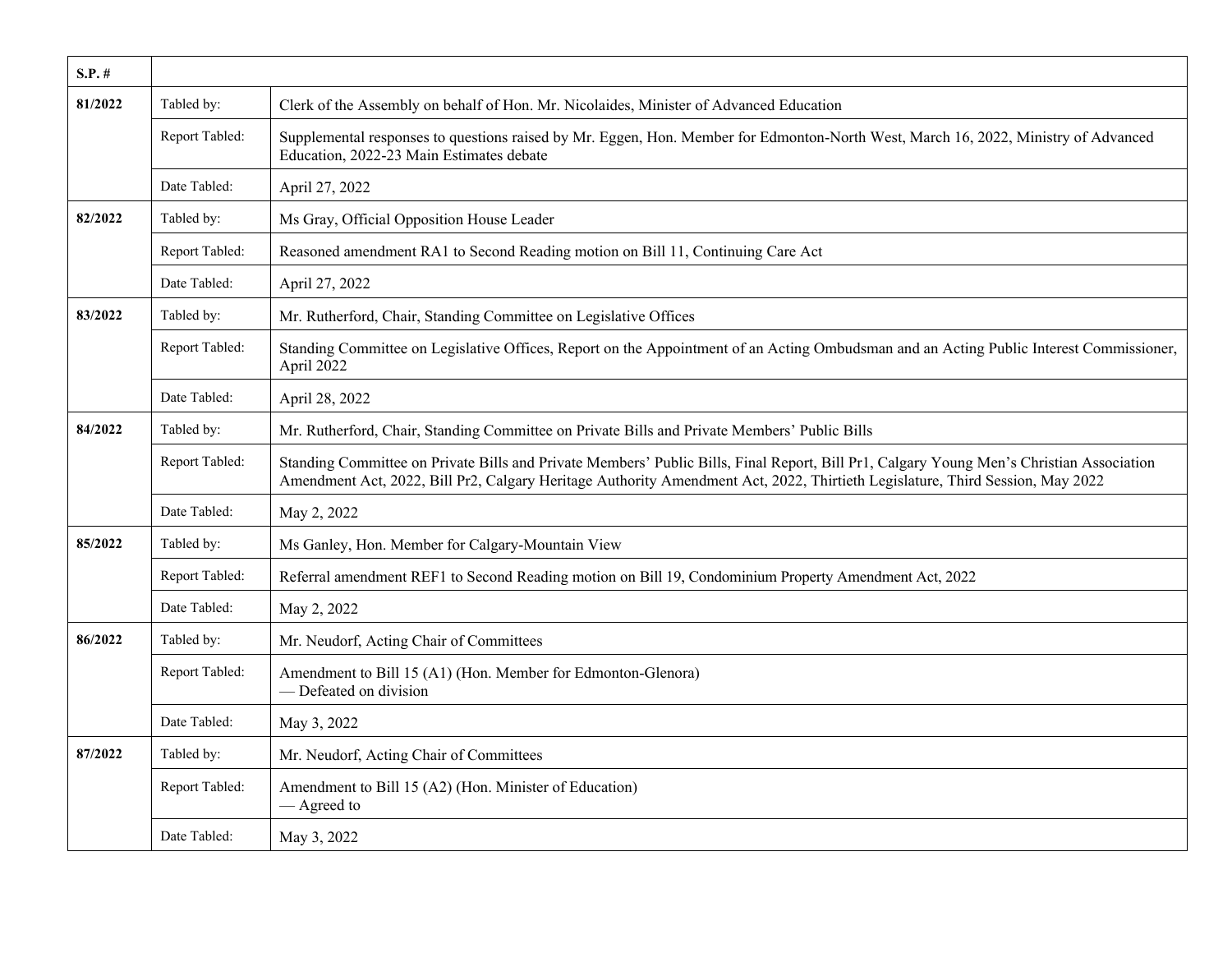| $S.P.$ # |                |                                                                                                                                                                                                                                                                                    |
|----------|----------------|------------------------------------------------------------------------------------------------------------------------------------------------------------------------------------------------------------------------------------------------------------------------------------|
| 88/2022  | Tabled by:     | MLA Loyola, Hon. Member for Edmonton-Ellerslie                                                                                                                                                                                                                                     |
|          | Report Tabled: | Letter dated April 24, 2022, from Anna Portocarrero to MLA Loyola, Hon. Member for Edmonton-Ellerslie, expressing concern regarding<br>education funding and available supports for neurodiverse children                                                                          |
|          | Date Tabled:   | May 4, 2022                                                                                                                                                                                                                                                                        |
| 89/2022  | Tabled by:     | Mr. Turton, Acting Chair of Committees                                                                                                                                                                                                                                             |
|          | Report Tabled: | Amendment to Bill 14 (A1) (Hon. Member for Edmonton-Highlands-Norwood)<br>— Defeated                                                                                                                                                                                               |
|          | Date Tabled:   | May 4, 2022                                                                                                                                                                                                                                                                        |
| 90/2022  | Tabled by:     | Mr. Turton, Acting Chair of Committees                                                                                                                                                                                                                                             |
|          | Report Tabled: | Amendment to Bill 14 (A2) (Hon. Associate Minister of Status of Women)<br>— Agreed to                                                                                                                                                                                              |
|          | Date Tabled:   | May 4, 2022                                                                                                                                                                                                                                                                        |
| 91/2022  | Tabled by:     | Hon. Mr. Luan, Minister of Community and Social Services                                                                                                                                                                                                                           |
|          | Report Tabled: | Office of the Advocate for Persons with Disabilities Annual Report 2020-2021                                                                                                                                                                                                       |
|          | Date Tabled:   | May 5, 2022                                                                                                                                                                                                                                                                        |
| 92/2022  | Tabled by:     | Hon. Mr. Luan, Minister of Community and Social Services                                                                                                                                                                                                                           |
|          | Report Tabled: | Family Violence Death Review Committee 2020-2021 Annual Report                                                                                                                                                                                                                     |
|          | Date Tabled:   | May 5, 2022                                                                                                                                                                                                                                                                        |
| 93/2022  | Tabled by:     | Hon. Ms Hoffman, Hon. Member for Edmonton-Glenora                                                                                                                                                                                                                                  |
|          | Report Tabled: | Letter dated May 9, 2022, from Hon. Ms Hoffman, Hon. Member for Edmonton-Glenora, to Brandi Rai, President, Alberta School Councils'<br>Association, regarding Government funding cuts, relating to comments made by Hon. Ms Hoffman during Oral Question Period on May 9,<br>2022 |
|          | Date Tabled:   | May 9, 2022                                                                                                                                                                                                                                                                        |
| 94/2022  | Tabled by:     | Clerk of the Assembly on behalf of Hon. Mr. Copping, Minister of Health                                                                                                                                                                                                            |
|          | Report Tabled: | Alberta College of Social Workers Annual Report 2021                                                                                                                                                                                                                               |
|          | Date Tabled:   | May 9, 2022                                                                                                                                                                                                                                                                        |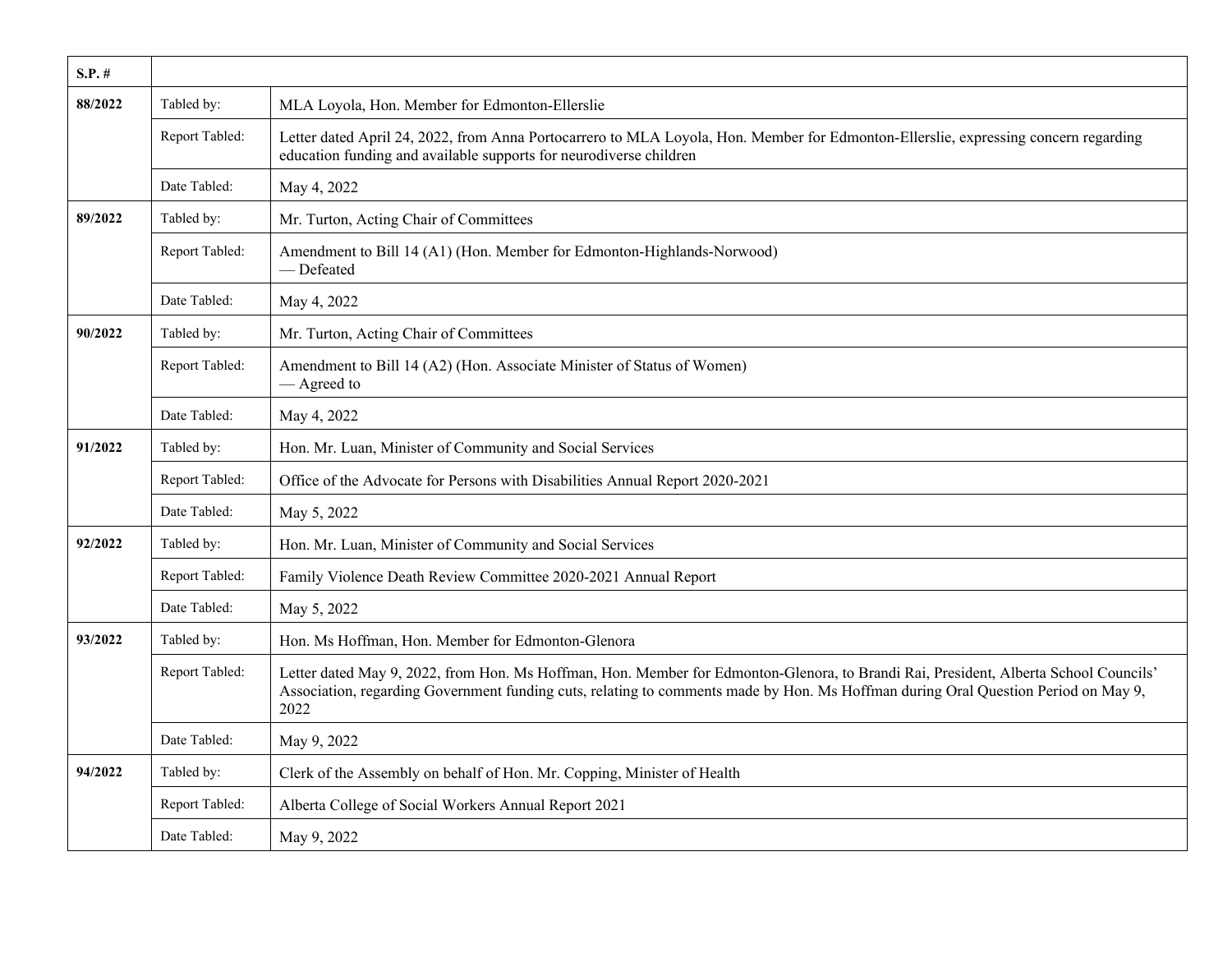| $S.P.$ # |                |                                                                                                                                                                                                                                                                                                                           |
|----------|----------------|---------------------------------------------------------------------------------------------------------------------------------------------------------------------------------------------------------------------------------------------------------------------------------------------------------------------------|
| 95/2022  | Tabled by:     | Clerk of the Assembly on behalf of Hon. Mr. Copping, Minister of Health                                                                                                                                                                                                                                                   |
|          | Report Tabled: | College of Registered Nurses of Alberta Annual Report 2020-2021                                                                                                                                                                                                                                                           |
|          | Date Tabled:   | May 9, 2022                                                                                                                                                                                                                                                                                                               |
| 96/2022  | Tabled by:     | Hon. Mr. Sabir, Hon. Member for Calgary-Bhullar-McCall                                                                                                                                                                                                                                                                    |
|          | Report Tabled: | Referral amendment REF1 to Second Reading motion on Bill 21, Red Tape Reduction Statutes Amendment Act, 2022                                                                                                                                                                                                              |
|          | Date Tabled:   | May 9, 2022                                                                                                                                                                                                                                                                                                               |
| 97/2022  | Tabled by:     | Mr. Neudorf, Hon. Member for Lethbridge-East                                                                                                                                                                                                                                                                              |
|          | Report Tabled: | Troymedia.com website article dated June 30, 2020, entitled "Alberta municipal gov't labour costs out of touch with reality," relating to<br>comments made by Mr. Neudorf during Motion Other Than a Government Motion 507 debate on May 9, 2022                                                                          |
|          | Date Tabled:   | May 10, 2022                                                                                                                                                                                                                                                                                                              |
| 98/2022  | Tabled by:     | Mr. Loewen, Hon. Member for Central Peace-Notley                                                                                                                                                                                                                                                                          |
|          | Report Tabled: | The Tyee.ca website article dated May 9, 2022, entitled "Inside the Kenney Government's System of Secrecy," relating to comments made by<br>Mr. Loewen during Oral Question Period on May 10, 2022                                                                                                                        |
|          | Date Tabled:   | May 10, 2022                                                                                                                                                                                                                                                                                                              |
| 99/2022  | Tabled by:     | Mr. Loewen, Hon. Member for Central Peace-Notley                                                                                                                                                                                                                                                                          |
|          | Report Tabled: | Letter dated May 10, 2022, from Mr. Loewen, Hon. Member for Central Peace-Notley, to Jill Clayton, Information and Privacy Commissioner,<br>requesting a review of how Government staff responding to Freedom of Information and Protection of Privacy Act requests are managing e-<br>mails and other government records |
|          | Date Tabled:   | May 10, 2022                                                                                                                                                                                                                                                                                                              |
| 100/2022 | Tabled by:     | Mr. Getson, Hon. Member for Lac Ste. Anne-Parkland                                                                                                                                                                                                                                                                        |
|          | Report Tabled: | 4 recent e-mail messages to Mr. Getson, Hon. Member for Lac Ste. Anne-Parkland, expressing concern regarding COVID-19 vaccine side<br>effects                                                                                                                                                                             |
|          | Date Tabled:   | May 10, 2022                                                                                                                                                                                                                                                                                                              |
| 101/2022 | Tabled by:     | Mr. Turton, Acting Chair of Committees                                                                                                                                                                                                                                                                                    |
|          | Report Tabled: | Amendment to Bill 17 (A1) (Hon. Minister of Labour and Immigration)<br>$-$ Agreed to on division                                                                                                                                                                                                                          |
|          | Date Tabled:   | May 10, 2022                                                                                                                                                                                                                                                                                                              |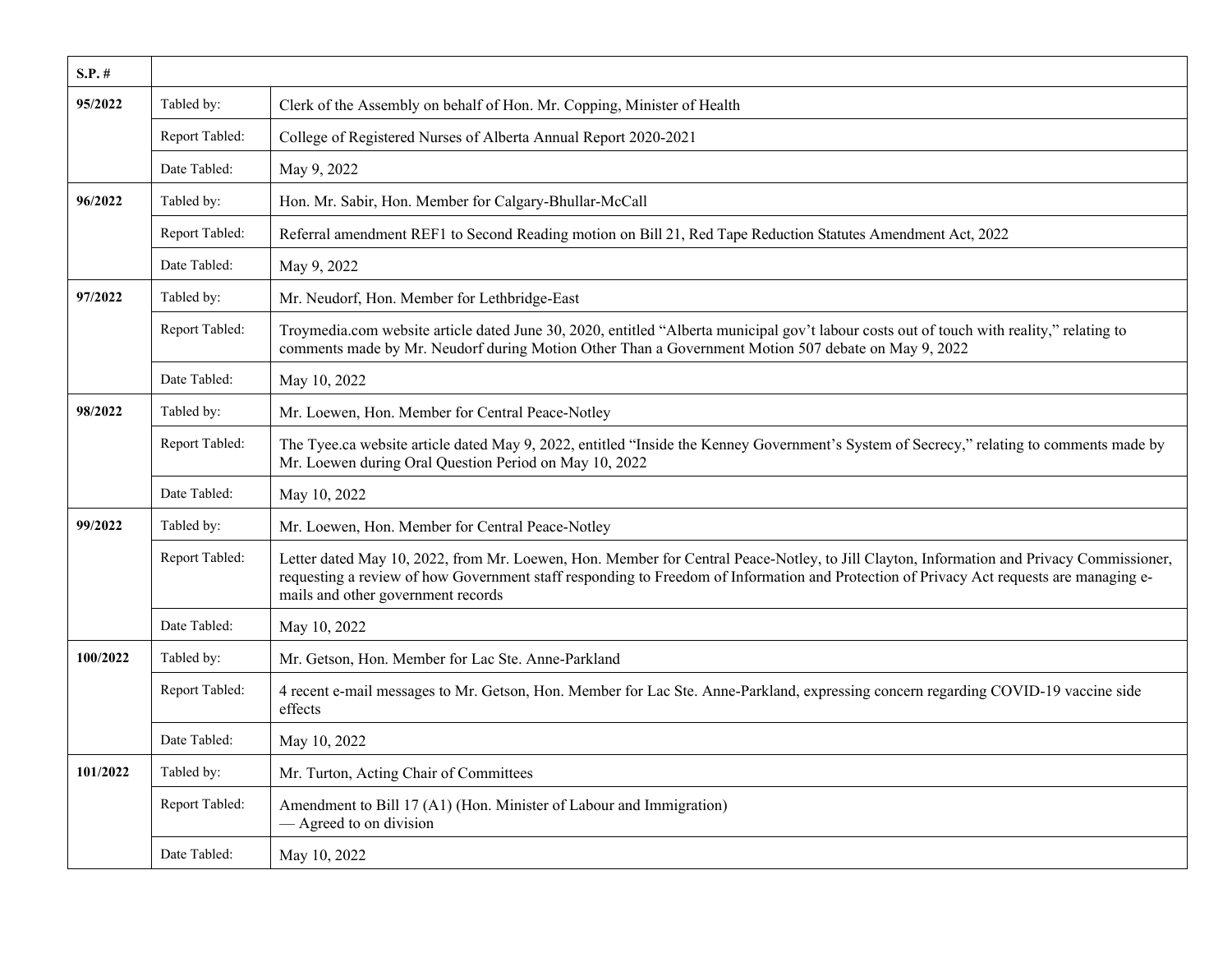| $S.P.$ # |                |                                                                                                                                                                                                                                          |
|----------|----------------|------------------------------------------------------------------------------------------------------------------------------------------------------------------------------------------------------------------------------------------|
| 102/2022 | Tabled by:     | Mr. Turton, Acting Chair of Committees                                                                                                                                                                                                   |
|          | Report Tabled: | Amendment to Bill 22 (A1) (Hon. Member for Calgary-Bhullar-McCall)<br>- Defeated on division                                                                                                                                             |
|          | Date Tabled:   | May 10, 2022                                                                                                                                                                                                                             |
| 103/2022 | Tabled by:     | Mr. Rutherford, Chair, Standing Committee on Private Bills and Private Members' Public Bills                                                                                                                                             |
|          | Report Tabled: | Standing Committee on Private Bills and Private Members' Public Bills, Final Report, Bill 206, Prohibiting Ownership of Agricultural Lands<br>(Pension Plans and Trust Corporations) Act, Thirtieth Legislature, Third Session, May 2022 |
|          | Date Tabled:   | May 11, 2022                                                                                                                                                                                                                             |
| 104/2022 | Tabled by:     | Mr. Shepherd, Hon. Member for Edmonton-City Centre                                                                                                                                                                                       |
|          | Report Tabled: | Petition containing approximately 2,000 electronic signatures requesting that the Government immediately reverse the privatization of Alberta<br>Precisions Laboratories                                                                 |
|          | Date Tabled:   | May 11, 2022                                                                                                                                                                                                                             |
| 105/2022 | Tabled by:     | Mr. Getson, Hon. Member for Lac Ste. Anne-Parkland                                                                                                                                                                                       |
|          | Report Tabled: | 3 pieces of correspondence between Karen Burkart L'Heureux and Mr. Getson, Hon. Member for Lac Ste. Anne-Parkland, regarding the death<br>of Tyler David Reed Siltala and vaccine injuries                                               |
|          | Date Tabled:   | May 11, 2022                                                                                                                                                                                                                             |
| 106/2022 | Tabled by:     | Clerk of the Assembly on behalf of Hon. Mr. Glubish, Minister of Service Alberta                                                                                                                                                         |
|          | Report Tabled: | Responses to questions raised by Mr. Loewen, Hon. Member for Central Peace-Notley, March 7, 2022, Ministry of Service Alberta, 2022-23<br>Main Estimates debate                                                                          |
|          | Date Tabled:   | May 11, 2022                                                                                                                                                                                                                             |
| 107/2022 | Tabled by:     | Mr. Turton, Acting Chair of Committees                                                                                                                                                                                                   |
|          | Report Tabled: | Amendment to Bill 17 (A2) (Official Opposition House Leader)<br>- Defeated                                                                                                                                                               |
|          | Date Tabled:   | May 11, 2022                                                                                                                                                                                                                             |
| 108/2022 | Tabled by:     | Mr. Turton, Acting Chair of Committees                                                                                                                                                                                                   |
|          | Report Tabled: | Amendment to Bill 17 (A3) (Official Opposition House Leader)<br>- Defeated on division                                                                                                                                                   |
|          | Date Tabled:   | May 11, 2022                                                                                                                                                                                                                             |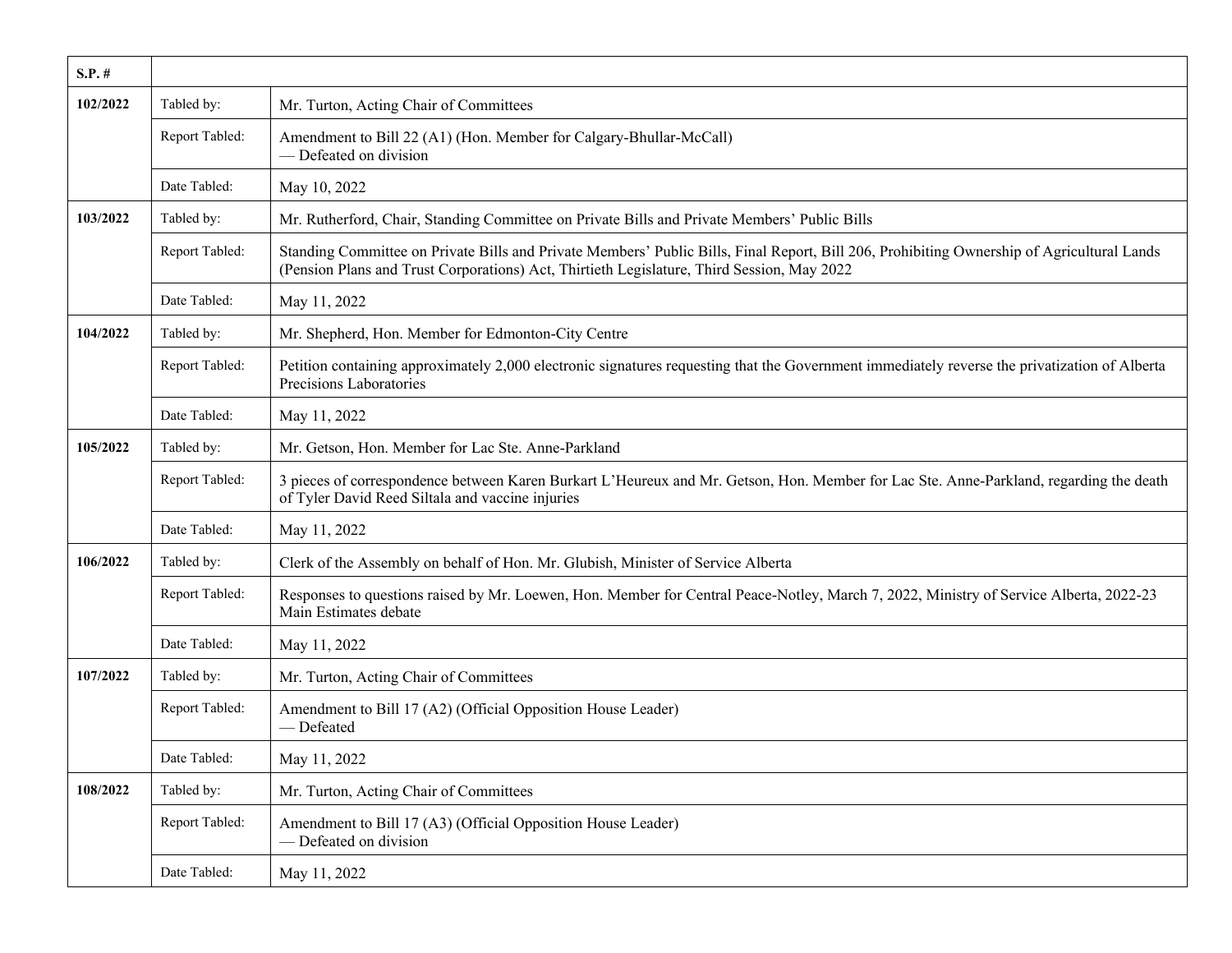| $S.P.$ # |                |                                                                                                                                                                                                                |
|----------|----------------|----------------------------------------------------------------------------------------------------------------------------------------------------------------------------------------------------------------|
| 109/2022 | Tabled by:     | Mr. Turton, Acting Chair of Committees                                                                                                                                                                         |
|          | Report Tabled: | Amendment to Bill 17 (A4) (Official Opposition House Leader)<br>- Defeated on division                                                                                                                         |
|          | Date Tabled:   | May 11, 2022                                                                                                                                                                                                   |
| 110/2022 | Tabled by:     | Mr. Nixon, Deputy Chair, Standing Committee on Private Bills and Private Members' Public Bills                                                                                                                 |
|          | Report Tabled: | Standing Committee on Private Bills and Private Members' Public Bills, Final Report, Bill 207, Traffic Safety (Tow Truck Warning Lamps)<br>Amendment Act, 2022, Thirtieth Legislature, Third Session, May 2022 |
|          | Date Tabled:   | May 12, 2022                                                                                                                                                                                                   |
| 111/2022 | Tabled by:     | Hon. Ms Hoffman, Hon. Member for Edmonton-Glenora                                                                                                                                                              |
|          | Report Tabled: | Calgary Herald article dated May 11, 2022, entitled "NDP promises to reinstate \$650,000 in annual school council funding"                                                                                     |
|          | Date Tabled:   | May 12, 2022                                                                                                                                                                                                   |
| 112/2022 | Tabled by:     | Hon. Mr. Sabir, Hon. Member for Calgary-Bhullar-McCall                                                                                                                                                         |
|          | Report Tabled: | Calgary Herald article dated May 11, 2022, entitled " 'This is a tragedy for our community': Mother of five dead after road rage shootout in<br>Forest Lawn"                                                   |
|          | Date Tabled:   | May 12, 2022                                                                                                                                                                                                   |
| 113/2022 | Tabled by:     | Mr. Dach, Hon. Member for Edmonton-McClung                                                                                                                                                                     |
|          | Report Tabled: | Pembina Institute website article dated March 26, 2013, entitled "New report shows health and climate impacts from coal power cost Alberta<br>millions"                                                        |
|          | Date Tabled:   | May 12, 2022                                                                                                                                                                                                   |
| 114/2022 | Tabled by:     | Mr. Getson, Hon. Member for Lac Ste. Anne-Parkland                                                                                                                                                             |
|          | Report Tabled: | 2 recent e-mail messages to Mr. Getson, Hon. Member for Lac Ste. Anne-Parkland, expressing concern regarding COVID-19 vaccine side<br>effects                                                                  |
|          | Date Tabled:   | May 12, 2022                                                                                                                                                                                                   |
| 115/2022 | Tabled by:     | Mrs. Frey, Acting Chair of Committees                                                                                                                                                                          |
|          | Report Tabled: | Amendment to Bill 21 (A1) (Hon. Member for Edmonton-Gold Bar)<br>- Defeated on division                                                                                                                        |
|          | Date Tabled:   | May 24, 2022                                                                                                                                                                                                   |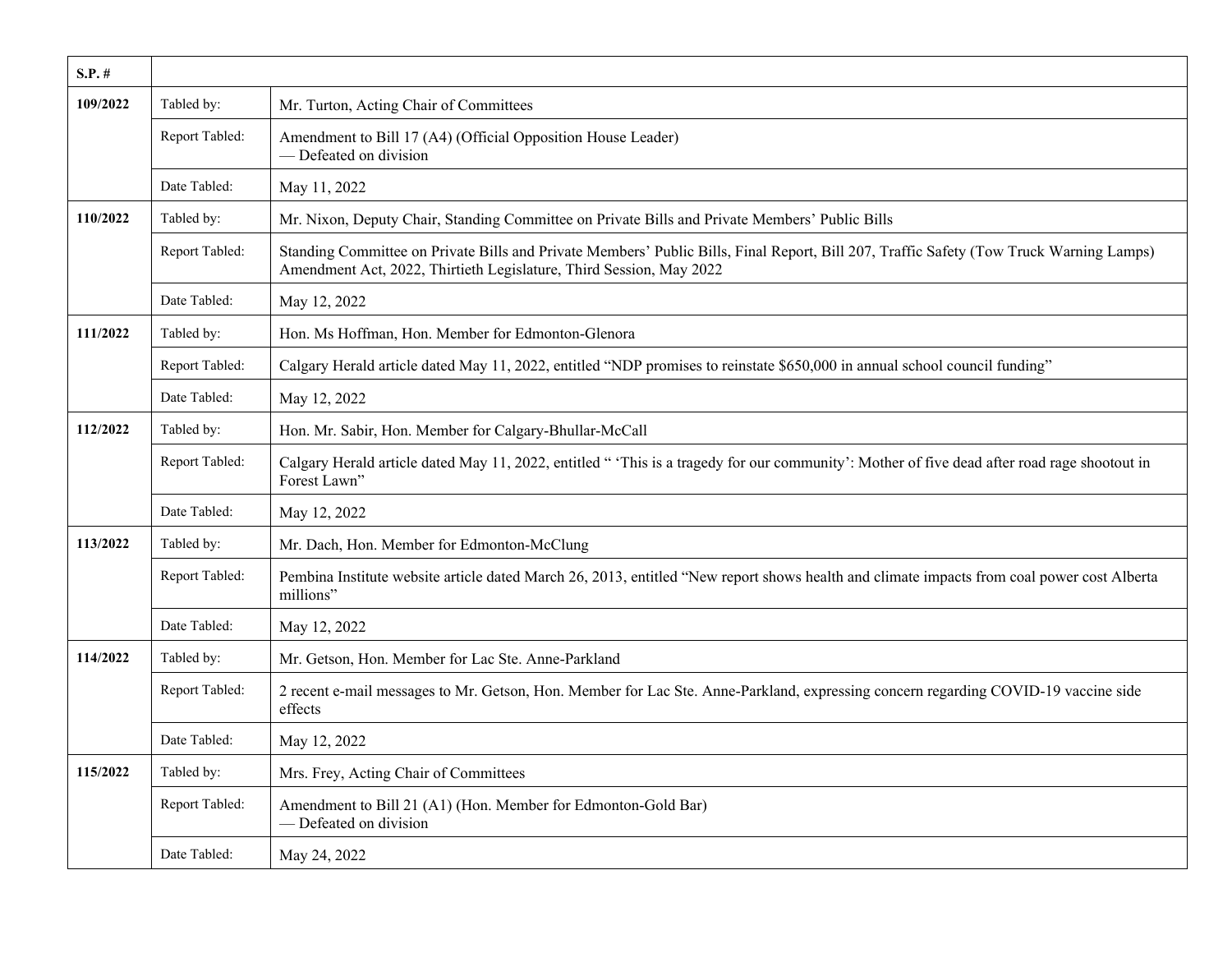| $S.P.$ # |                |                                                                                                                                                                           |
|----------|----------------|---------------------------------------------------------------------------------------------------------------------------------------------------------------------------|
| 116/2022 | Tabled by:     | Mrs. Frey, Acting Chair of Committees                                                                                                                                     |
|          | Report Tabled: | Amendment to Bill 21 (A2) (Hon. Member for Edmonton-North West on behalf of the Hon. Member for Edmonton-Glenora)<br>— Defeated on division                               |
|          | Date Tabled:   | May 24, 2022                                                                                                                                                              |
| 117/2022 | Tabled by:     | Mr. Walker, Chair, Select Special Information and Privacy Commissioner Search Committee                                                                                   |
|          | Report Tabled: | Select Special Information and Privacy Commissioner Search Committee Report, Thirtieth Legislature, Third Session, May 2022                                               |
|          | Date Tabled:   | May 24, 2022                                                                                                                                                              |
| 118/2022 | Tabled by:     | Hon. Ms Gray, Official Opposition House Leader                                                                                                                            |
|          | Report Tabled: | 7 recent pieces of correspondence expressing concern regarding Bill 17, Labour Statutes Amendment Act, 2022                                                               |
|          | Date Tabled:   | May 24, 2022                                                                                                                                                              |
| 119/2022 | Tabled by:     | Hon. Ms Gray, Official Opposition House Leader                                                                                                                            |
|          | Report Tabled: | Recommittal amendment REC1 to Third Reading motion on Bill 17, Labour Statutes Amendment Act, 2022                                                                        |
|          | Date Tabled:   | May 24, 2022                                                                                                                                                              |
| 120/2022 | Tabled by:     | Mr. Neudorf, Acting Chair of Committees                                                                                                                                   |
|          | Report Tabled: | Amendment to Bill 205 (A1) (Hon. Member for Highwood) — Agreed to                                                                                                         |
|          | Date Tabled:   | May 25, 2022                                                                                                                                                              |
| 121/2022 | Tabled by:     | Mr. Neudorf, Chair, Standing Committee on Alberta's Economic Future                                                                                                       |
|          | Report Tabled: | Standing Committee on Alberta's Economic Future, Final Report, Review of the Lobbyists Act, Thirtieth Legislature, Third Session, May 2022                                |
|          | Date Tabled:   | May 25, 2022                                                                                                                                                              |
| 122/2022 | Tabled by:     | Mr. Rutherford, Chair, Standing Committee on Legislative Offices                                                                                                          |
|          | Report Tabled: | Report of the Auditor General of Alberta dated May 2022, entitled "Alberta Indigenous Relations and Alberta Labour and Immigration,<br>Indigenous Economic Participation" |
|          | Date Tabled:   | May 25, 2022                                                                                                                                                              |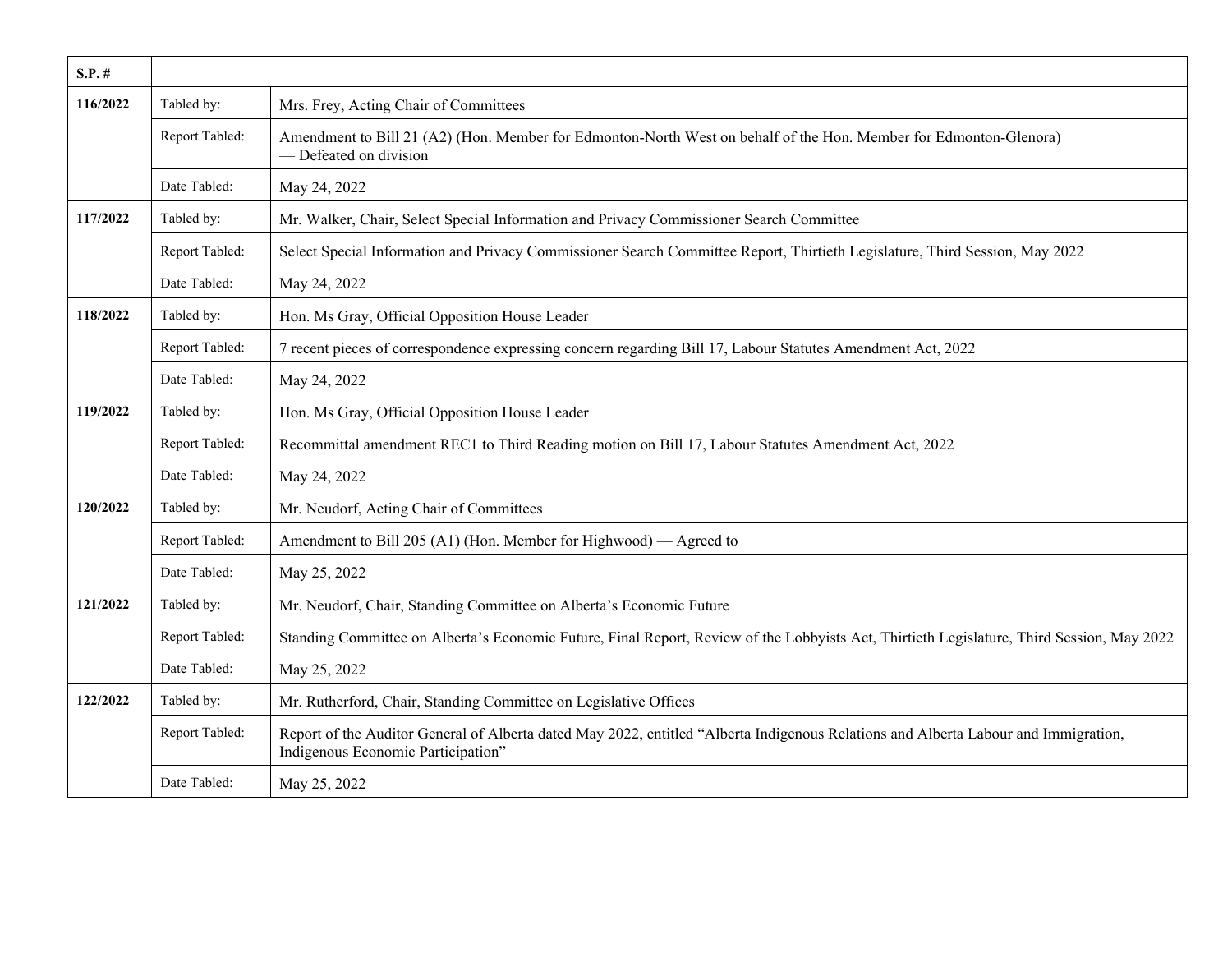| $S.P.$ # |                |                                                                                                                                                                                                                                                                 |
|----------|----------------|-----------------------------------------------------------------------------------------------------------------------------------------------------------------------------------------------------------------------------------------------------------------|
| 123/2022 | Tabled by:     | Mr. Rutherford, Chair, Standing Committee on Legislative Offices                                                                                                                                                                                                |
|          | Report Tabled: | Report of the Auditor General of Alberta dated May 2022, entitled "First Nations and Métis Leaders' Insights"                                                                                                                                                   |
|          | Date Tabled:   | May 25, 2022                                                                                                                                                                                                                                                    |
| 124/2022 | Tabled by:     | Mr. Rutherford, Chair, Standing Committee on Legislative Offices                                                                                                                                                                                                |
|          | Report Tabled: | Report of the Auditor General of Alberta dated May 2022, entitled "Alberta Community and Social Services, Family Support for Children with<br>Disabilities"                                                                                                     |
|          | Date Tabled:   | May 25, 2022                                                                                                                                                                                                                                                    |
| 125/2022 | Tabled by:     | Mr. Rutherford, Chair, Standing Committee on Legislative Offices                                                                                                                                                                                                |
|          | Report Tabled: | Report of the Auditor General of Alberta dated May 2022, entitled "Assessment of Implementation Reports, Alberta Health Services and Travel<br>Alberta"                                                                                                         |
|          | Date Tabled:   | May 25, 2022                                                                                                                                                                                                                                                    |
| 126/2022 | Tabled by:     | Mrs. Frey, Acting Chair of Committees                                                                                                                                                                                                                           |
|          | Report Tabled: | Amendment to Bill Pr2 (A1) (Hon. Member for Calgary-Klein)<br>— Agreed to                                                                                                                                                                                       |
|          | Date Tabled:   | May 25, 2022                                                                                                                                                                                                                                                    |
| 127/2022 | Tabled by:     | Hon. Ms Gray, Official Opposition House Leader                                                                                                                                                                                                                  |
|          | Report Tabled: | Letter dated May 19, 2022, from Hiren Kaklotar, Vice-President Labour, University of Alberta Graduate Students' Association, to Hon.<br>Mr. Madu, Minister of Labour and Immigration, expressing concern regarding Bill 17, Labour Statutes Amendment Act, 2022 |
|          | Date Tabled:   | May 26, 2022                                                                                                                                                                                                                                                    |
| 128/2022 | Tabled by:     | Hon. Mr. Shandro, Minister of Justice and Solicitor General                                                                                                                                                                                                     |
|          | Report Tabled: | Law Society of Alberta 2021 Annual Report                                                                                                                                                                                                                       |
|          | Date Tabled:   | June 6, 2022                                                                                                                                                                                                                                                    |
| 129/2022 | Tabled by:     | Mr. Rowswell, Chair, Standing Committee on the Alberta Heritage Savings Trust Fund                                                                                                                                                                              |
|          | Report Tabled: | Standing Committee on the Alberta Heritage Savings Trust Fund 2021 Committee Annual Report, June 2022                                                                                                                                                           |
|          | Date Tabled:   | June 8, 2022                                                                                                                                                                                                                                                    |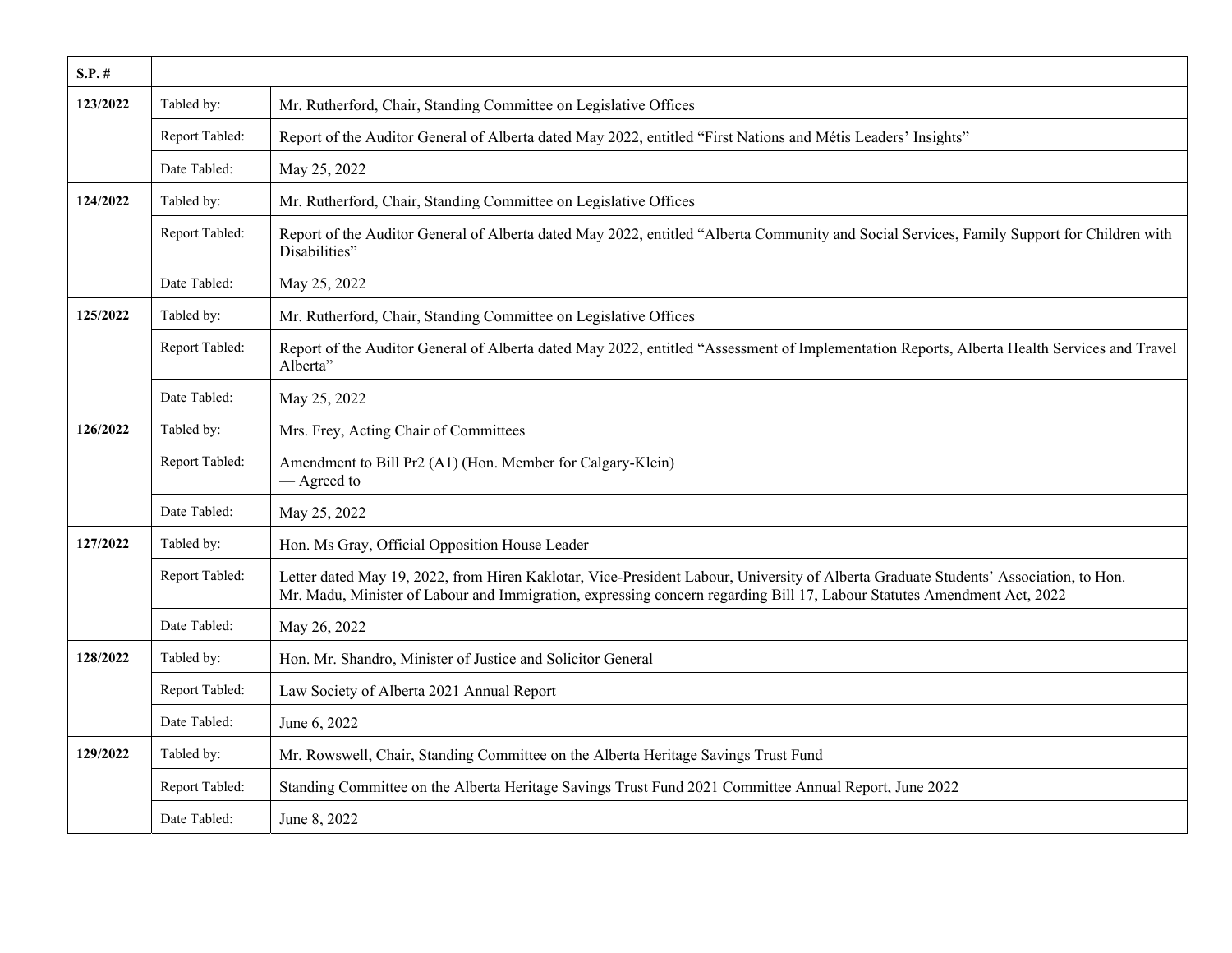| $S.P.$ # |                |                                                                                                                 |
|----------|----------------|-----------------------------------------------------------------------------------------------------------------|
| 130/2022 | Tabled by:     | Mr. Sigurdson, Chair, Select Special Committee on Real Property Rights                                          |
|          | Report Tabled: | Select Special Committee on Real Property Rights, Final Report, Thirtieth Legislature, Third Session, June 2022 |
|          | Date Tabled:   | June 20, 2022                                                                                                   |
| 131/2022 | Tabled by:     | Hon. Mr. Madu, Minister of Labour and Immigration                                                               |
|          | Report Tabled: | Alberta Institute of Agrologists Annual Report 2021                                                             |
|          | Date Tabled:   | June 24, 2022                                                                                                   |
| 132/2022 | Tabled by:     | Mr. Nixon, Chair, Select Special Committee to Examine Safe Supply                                               |
|          | Report Tabled: | Select Special Committee to Examine Safe Supply, Final Report, Thirtieth Legislature, Third Session, June 2022  |
|          | Date Tabled:   | June 27, 2022                                                                                                   |
| 133/2022 | Tabled by:     | Hon. Mr. Nixon, President of Treasury Board and Minister of Finance                                             |
|          | Report Tabled: | Government of Alberta 2021-2022 Annual Report                                                                   |
|          | Date Tabled:   | June 28, 2022                                                                                                   |
| 134/2022 | Tabled by:     | Hon. Mr. Nixon, President of Treasury Board and Minister of Finance                                             |
|          | Report Tabled: | Government of Alberta 2021-22 Final Results, Year-End Report, June 2022                                         |
|          | Date Tabled:   | June 28, 2022                                                                                                   |
| 135/2022 | Tabled by:     | Hon. Mr. Nicolaides, Minister of Advanced Education                                                             |
|          | Report Tabled: | Advanced Education 2021-2022 Annual Report                                                                      |
|          | Date Tabled:   | June 28, 2022                                                                                                   |
| 136/2022 | Tabled by:     | Hon. Mr. Horner, Minister of Agriculture, Forestry and Rural Economic Development                               |
|          | Report Tabled: | Agriculture, Forestry and Rural Economic Development 2021-2022 Annual Report                                    |
|          | Date Tabled:   | June 28, 2022                                                                                                   |
| 137/2022 | Tabled by:     | Hon. Mr. Jones, Minister of Children's Services                                                                 |
|          | Report Tabled: | Children's Services 2021-2022 Annual Report                                                                     |
|          | Date Tabled:   | June 28, 2022                                                                                                   |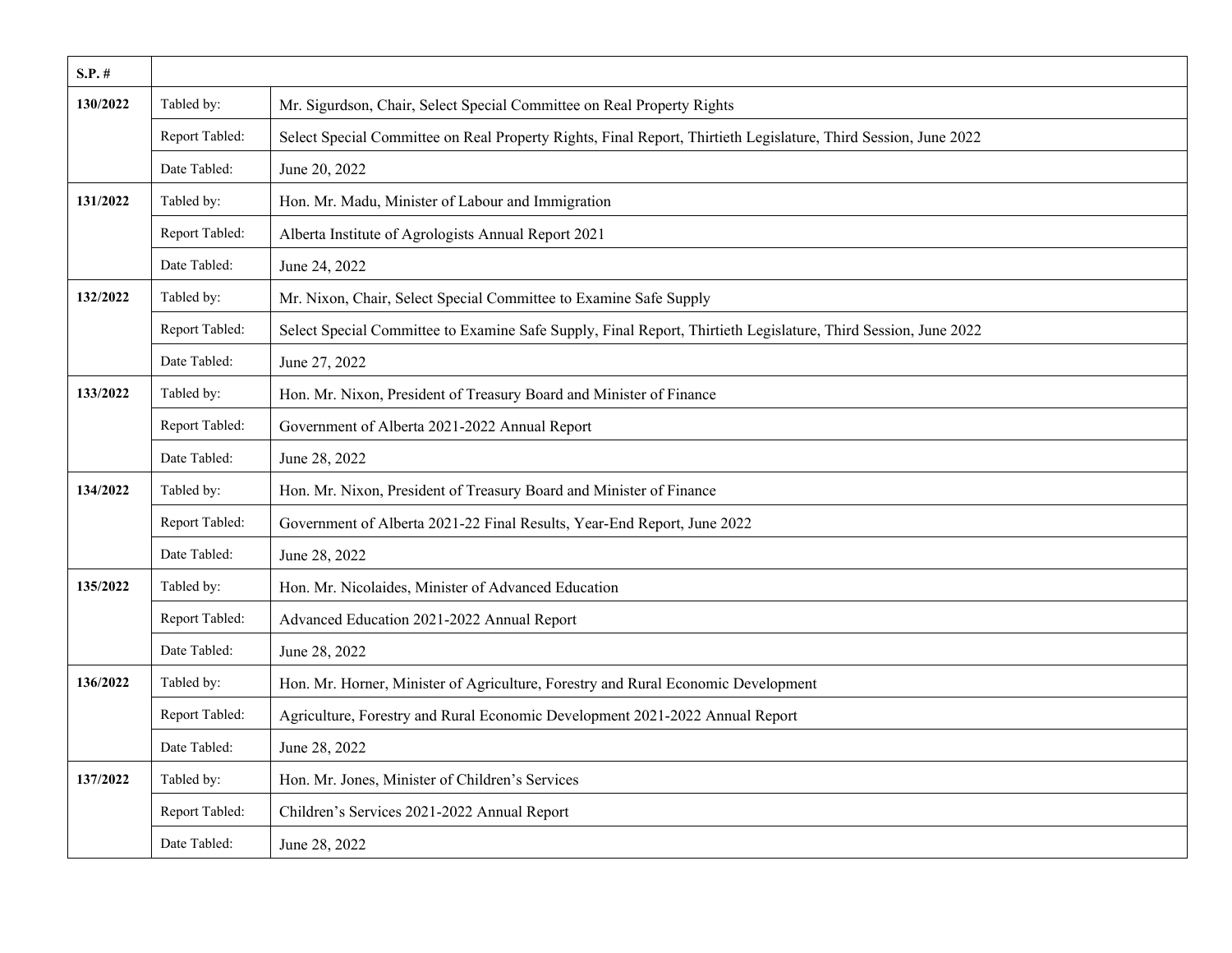| $S.P.$ # |                |                                                                                                       |
|----------|----------------|-------------------------------------------------------------------------------------------------------|
| 138/2022 | Tabled by:     | Hon. Mr. Luan, Minister of Community and Social Services                                              |
|          | Report Tabled: | Community and Social Services 2021-2022 Annual Report                                                 |
|          | Date Tabled:   | June 28, 2022                                                                                         |
| 139/2022 | Tabled by:     | Hon. Mr. Orr, Minister of Culture                                                                     |
|          | Report Tabled: | Culture and Status of Women 2021-2022 Annual Report                                                   |
|          | Date Tabled:   | June 28, 2022                                                                                         |
| 140/2022 | Tabled by:     | Hon. Min. LaGrange, Minister of Education                                                             |
|          | Report Tabled: | Education 2021-2022 Annual Report                                                                     |
|          | Date Tabled:   | June 28, 2022                                                                                         |
| 141/2022 | Tabled by:     | Hon. Mrs. Savage, Minister of Energy                                                                  |
|          | Report Tabled: | Energy 2021-2022 Annual Report                                                                        |
|          | Date Tabled:   | June 28, 2022                                                                                         |
| 142/2022 | Tabled by:     | Hon. Ms Issik, Minister of Environment and Parks                                                      |
|          | Report Tabled: | Environment and Parks 2021-2022 Annual Report                                                         |
|          | Date Tabled:   | June 28, 2022                                                                                         |
| 143/2022 | Tabled by:     | Hon. Mr. Kenney, Premier, President of Executive Council, and Minister of Intergovernmental Relations |
|          | Report Tabled: | Executive Council 2021-2022 Annual Report                                                             |
|          | Date Tabled:   | June 28, 2022                                                                                         |
| 144/2022 | Tabled by:     | Hon. Mr. Copping, Minister of Health                                                                  |
|          | Report Tabled: | Health 2021-2022 Annual Report                                                                        |
|          | Date Tabled:   | June 28, 2022                                                                                         |
| 145/2022 | Tabled by:     | Hon. Mr. Wilson, Minister of Indigenous Relations                                                     |
|          | Report Tabled: | Indigenous Relations 2021-2022 Annual Report                                                          |
|          | Date Tabled:   | June 28, 2022                                                                                         |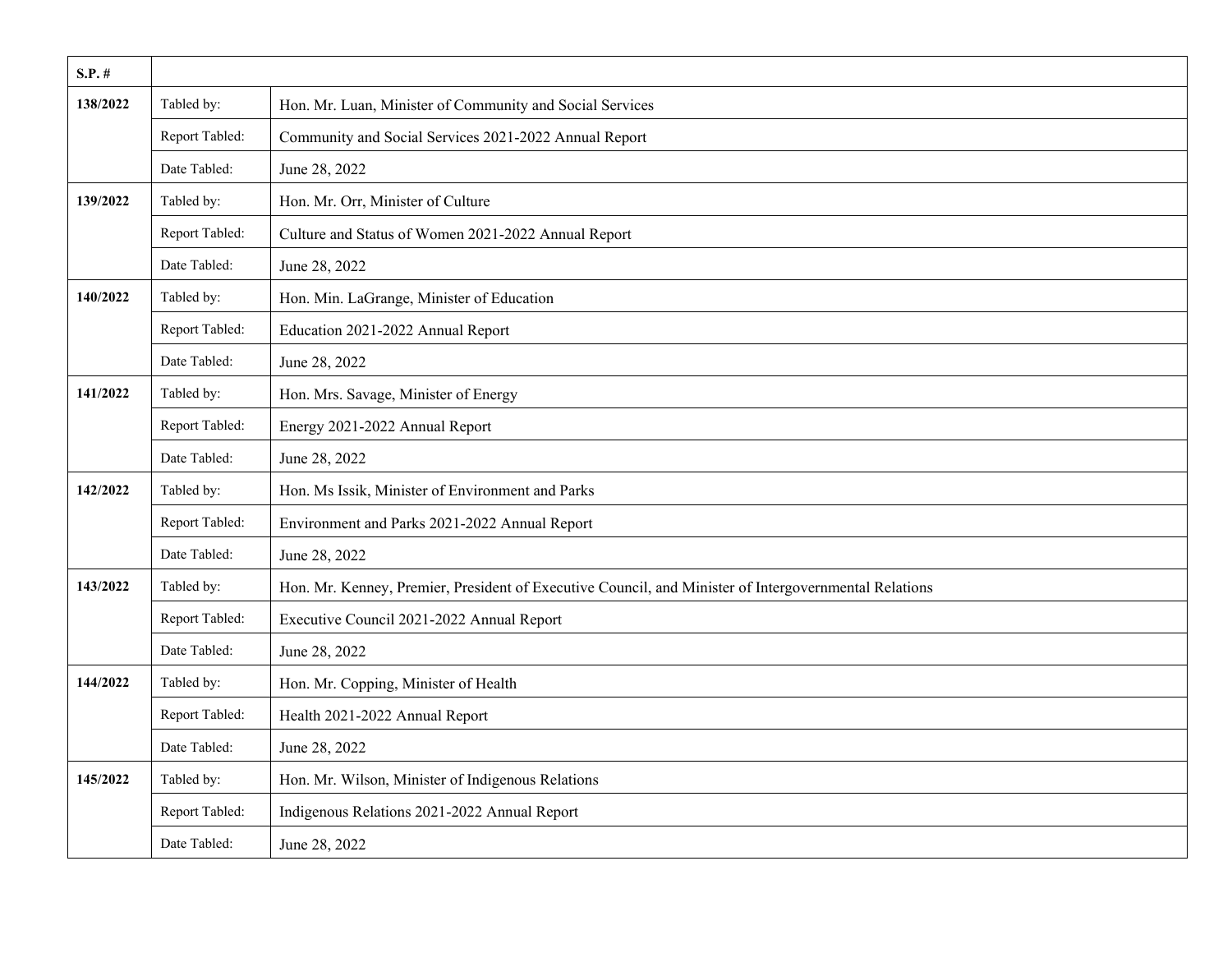| $S.P. \#$ |                |                                                                     |
|-----------|----------------|---------------------------------------------------------------------|
| 146/2022  | Tabled by:     | Hon. Mr. Milliken, Minister of Infrastructure                       |
|           | Report Tabled: | Infrastructure 2021-2022 Annual Report                              |
|           | Date Tabled:   | June 28, 2022                                                       |
| 147/2022  | Tabled by:     | Hon. Mr. Shandro, Minister of Justice and Solicitor General         |
|           | Report Tabled: | Justice and Solicitor General 2021-2022 Annual Report               |
|           | Date Tabled:   | June 28, 2022                                                       |
| 148/2022  | Tabled by:     | Hon. Mr. Madu, Minister of Labour and Immigration                   |
|           | Report Tabled: | Labour and Immigration 2021-2022 Annual Report                      |
|           | Date Tabled:   | June 28, 2022                                                       |
| 149/2022  | Tabled by:     | Hon. Mr. McIver, Minister of Municipal Affairs                      |
|           | Report Tabled: | Municipal Affairs 2021-2022 Annual Report                           |
|           | Date Tabled:   | June 28, 2022                                                       |
| 150/2022  | Tabled by:     | Hon. Ms Pon, Minister of Seniors and Housing                        |
|           | Report Tabled: | Seniors and Housing 2021-2022 Annual Report                         |
|           | Date Tabled:   | June 28, 2022                                                       |
| 151/2022  | Tabled by:     | Hon. Mr. Glubish, Minister of Service Alberta                       |
|           | Report Tabled: | Service Alberta 2021-2022 Annual Report                             |
|           | Date Tabled:   | June 28, 2022                                                       |
| 152/2022  | Tabled by:     | Hon. Mr. Panda, Minister of Transportation                          |
|           | Report Tabled: | Transportation 2021-2022 Annual Report                              |
|           | Date Tabled:   | June 28, 2022                                                       |
| 153/2022  | Tabled by:     | Hon. Mr. Nixon, President of Treasury Board and Minister of Finance |
|           | Report Tabled: | Treasury Board and Finance 2021-2022 Annual Report                  |
|           | Date Tabled:   | June 28, 2022                                                       |